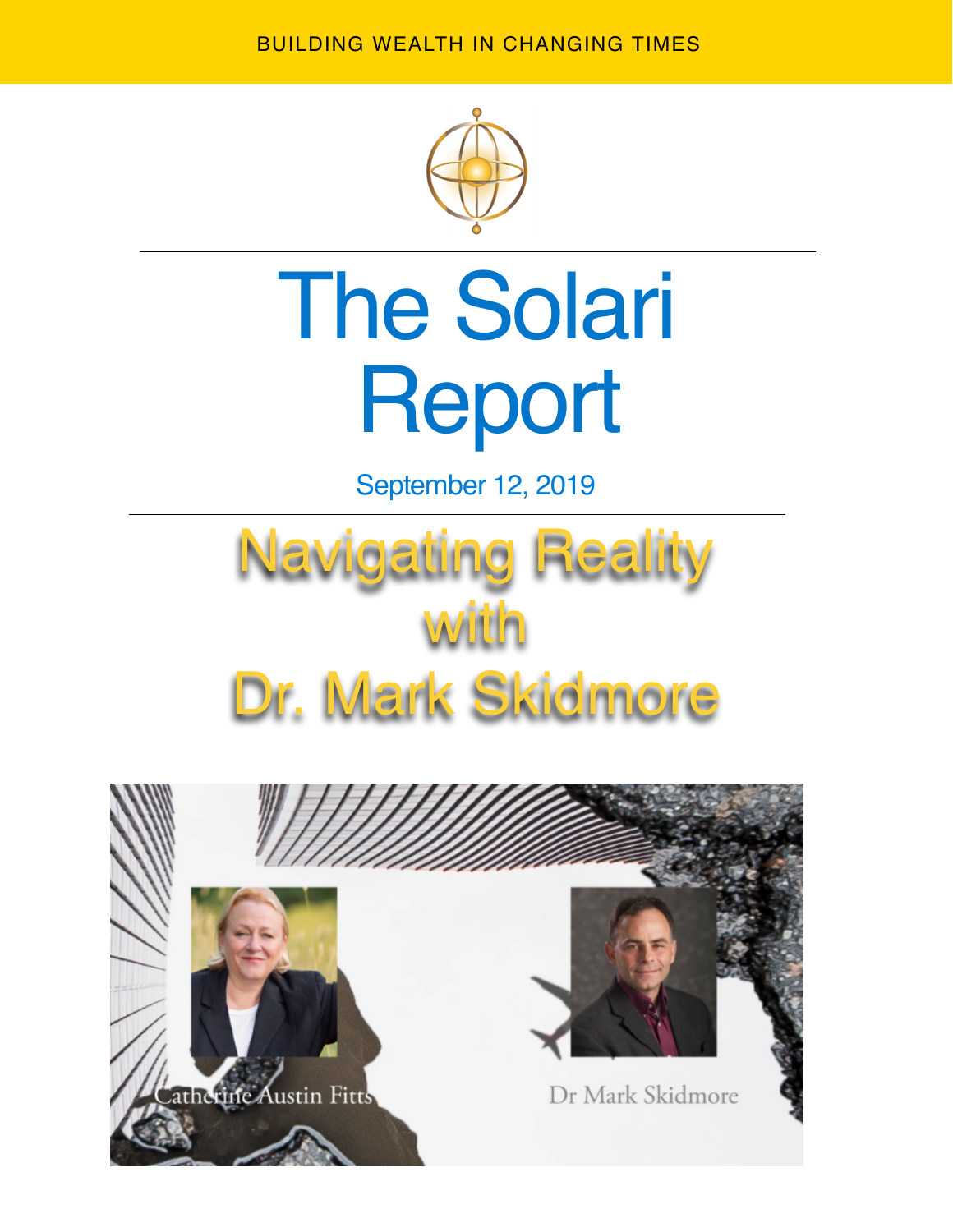

Navigating Reality with Dr. Mark Skidmore

# September 12, 2019

**C. Austin Fitts:** Ladies and gentlemen, welcome to The Solari Report. I am in Rob Kirby's wonderful home in Toronto, and I am joined by Dr. Mark Skidmore. We had an absolutely sensational event yesterday. We had a lunch with 40 wonderful guests and subscribers, and Dr. Skidmore drove from Michigan to join us.

He had a presentation that he prepared, and I was so impressed with it. Before he left Michigan, I said, "Mark, you have to do a Solari Report."

So you have taken time out, and instead of driving home immediately, you have taken the time to visit with us and record The Solari Report.

Dr. Mark Skidmore, you need no introduction on The Solari Report. Welcome.

**Dr. Mark Skidmore:** Thank you, Catherine. I am glad to do this recording with you and I'm glad to talk about some of the ideas I have.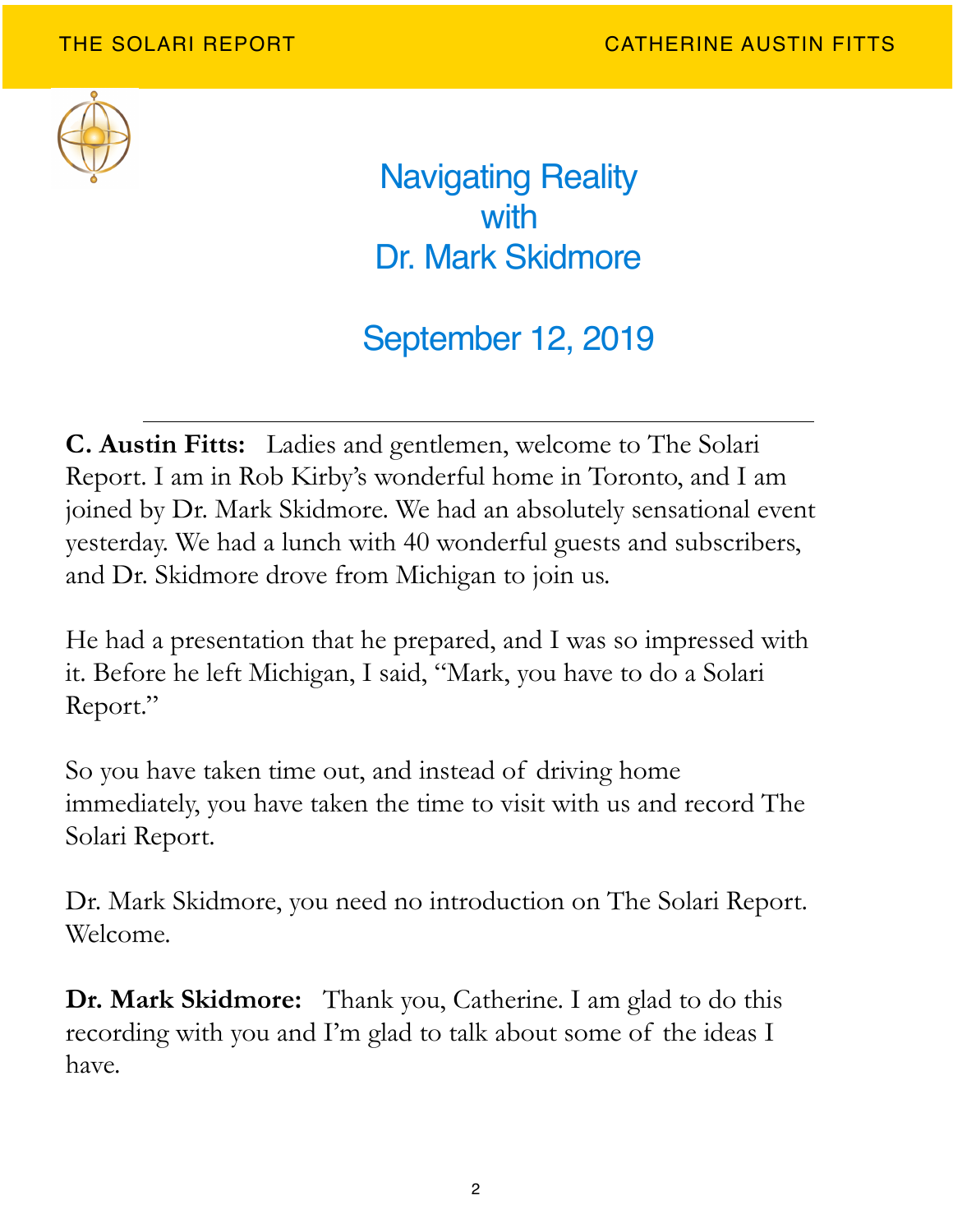**Fitts:** This is really about your journey and trying to distill from your journey what you've learned that could help us all think more logically and systematically about our knowledge management challenge in the society in which we live.

We are going to put your PowerPoint up for the subscribers. Maybe you could describe a little about your journey and introduce the PowerPoint that you've prepared.

**Skidmore:** We all grow up in a certain paradigm, and we try to make sense of the world based on the knowledge base that we have and what we are taught. There is this framework that we become accustomed to. Every once in a while, you push the boundary of your knowledge base, and you discover something a little new or a little different. This can be incremental. I would say that I had a PhD in economics back during the dot-com bubble, and that was an incremental change for me. I understood that something was different from what I had been taught about the bubble.

I remember talking with my students about the dot-com and all these tech companies who never earned a profit. There wasn't any expectation that they would earn a profit, and yet the stock prices were sky-high. How do you reconcile that with what you are taught about how stocks are valued?

Those are incremental things. Every once in a while, you have a big shift, and then you struggle with it. For me, that first happened with the major real estate and financial crisis that occurred, and then —-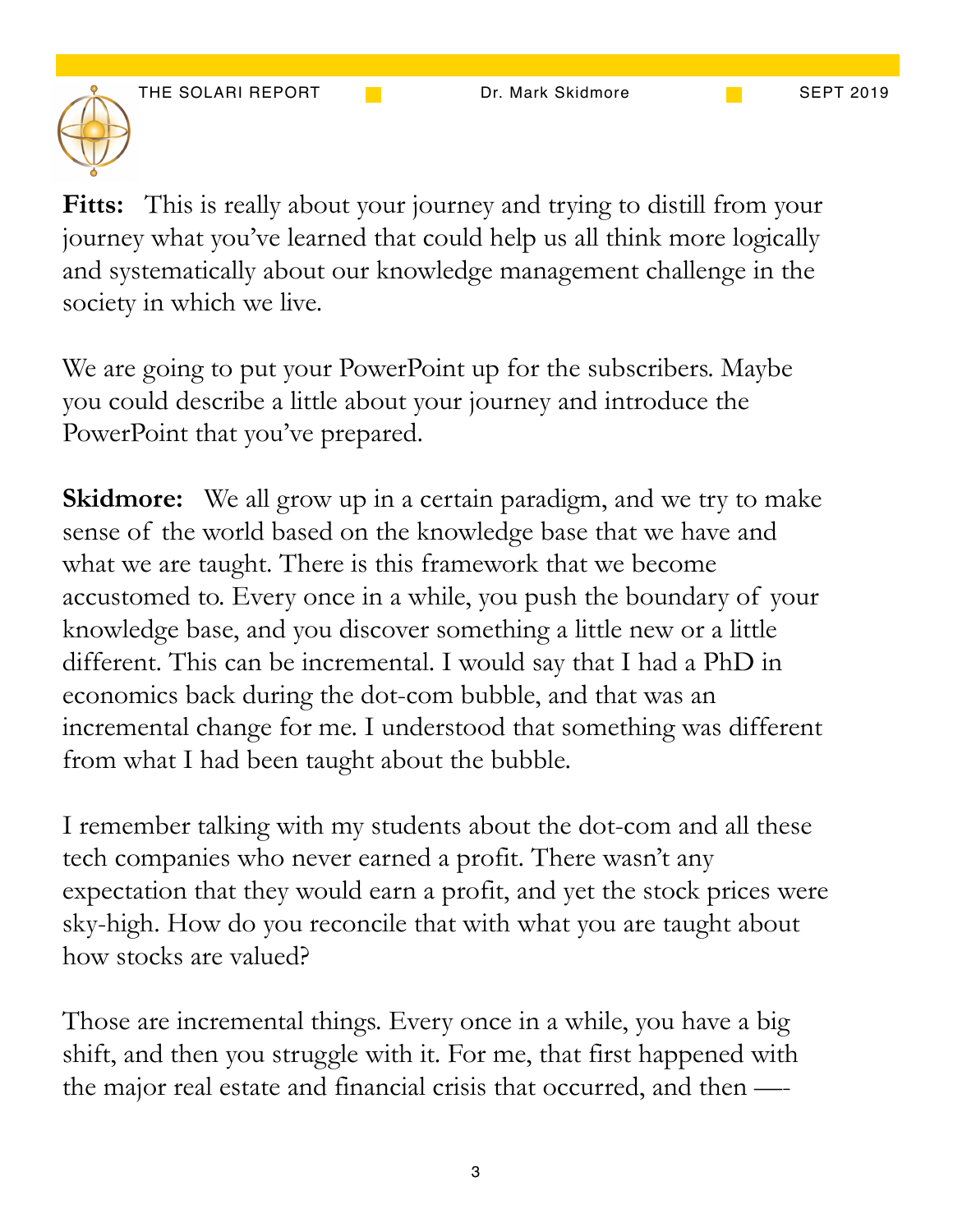—- later on as I started pushing the boundaries of what I thought was true, I realized, "I have some things really wrong."

Fitts: You knew coming into the bailouts that there was a problem. You were seeing things happening in the housing and mortgage market that made no sense. You do a great deal with local budgets, local economics, and local finance.

**Skidmore:** You see things, and it's very common-sense kind of things, and you have to try to reconcile it. You are told, "The system is stable, and we are expanding the housing market and expanding loans to lower income groups because everybody ought to have a house," and then you run into the reality of having somebody you are close to get a large loan on a house, and they have no down payment and no job history.

I remember looking at my wife, and we just shrugged our shoulders and said, "How did that person get a loan?"

Fitts: I'll never forget going to the dentist in Bolivar, Tennessee and there was a flyer that had clearly been placed all over town. The flyer at the dentist said, "Buy a home. No money down and get cash back."

So basically, if you didn't have enough money to buy groceries that week, the way that you could buy \$1,000 of groceries was to buy a house.

**Skidmore:** Incentive incompatible, and yet somehow we were told that the quants were able to mix and max all these mortgages into a package that made the system stable. Of course, it just was not true.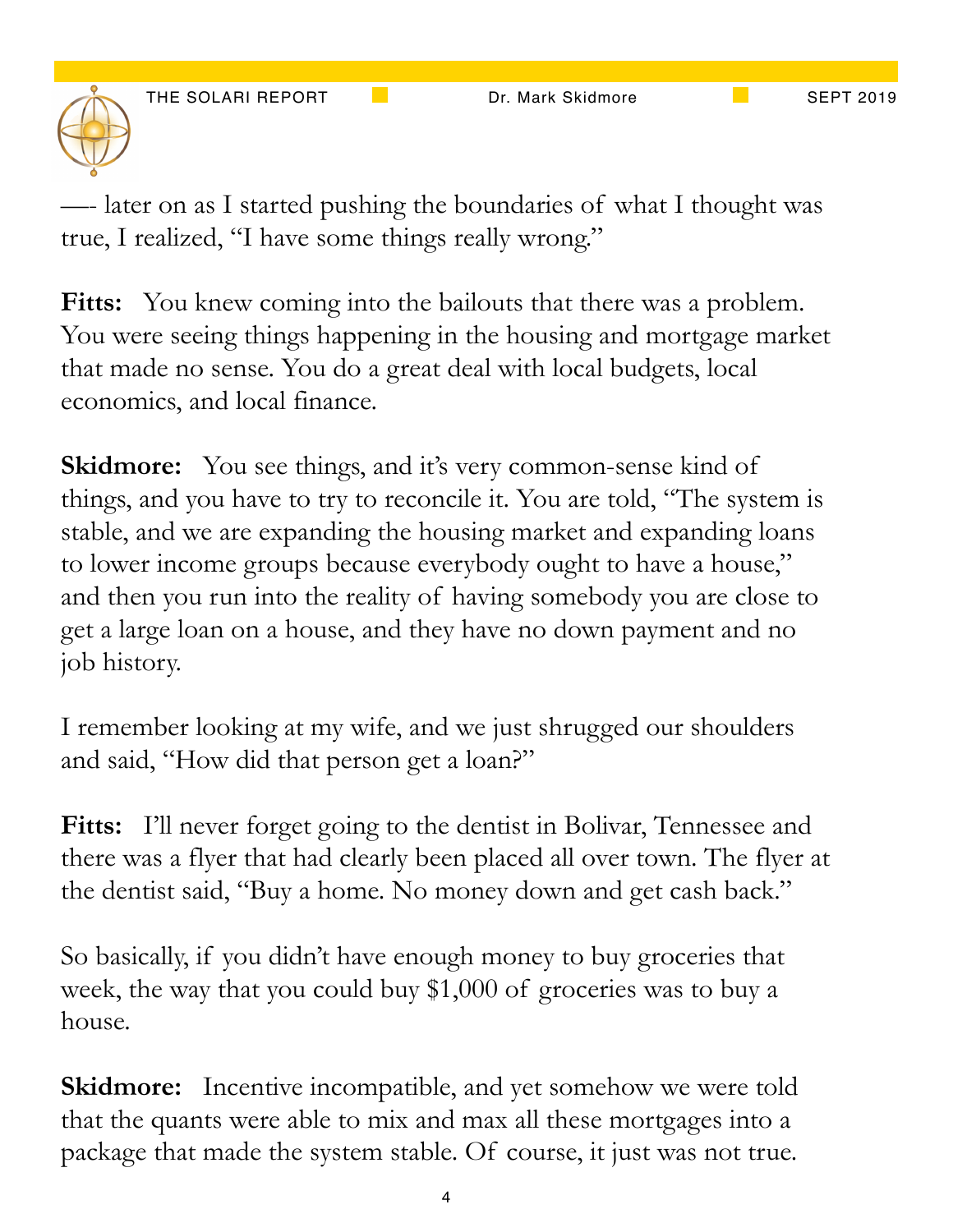**Fitts:** In 1998 when I saw what they were doing with the housing market, I assumed that the bubble would burst in, at most, a year or two. My attorney and I would watch as they would bubble, bubble, bubble. We were astounded at the engineering that was achieved to keep it going because it was so without ground.

**Skidmore:** It really was. Then, of course, we had the crisis, and housing prices fell for the first time. That created numerous layers of challenges. Then ultimately, the whole financial system was at risk. So, we did some extraordinary things to 'save the system'.

That, for me, was a big paradigm shift. I saw that my common sense and what I was told in the major media outlets just didn't match. I was fortunate to be able to go on sabbatical. I said, "I'm going to take some time and figure this out."

I have a PhD in economics, but we are trained to play in our own 'sandbox' and do research on a very technical level within a narrow band of what we do. So, the nice thing about teaching a variety of classes is that it asks you to look at the broader range of issues, but it takes a concerted effort to step outside of the sandbox. If you want to publish, you have to do very technical, careful, empirical work, or modeling. It's very technical, and you have to have a lot of specific expertise, and then you start stepping out beyond the boundaries, and you get a little uncomfortable.

Fitts: I will say this: You were looking at local economies. In America as local economies become more and more dependent Federal money and more and more driven by Federal regulation, ——-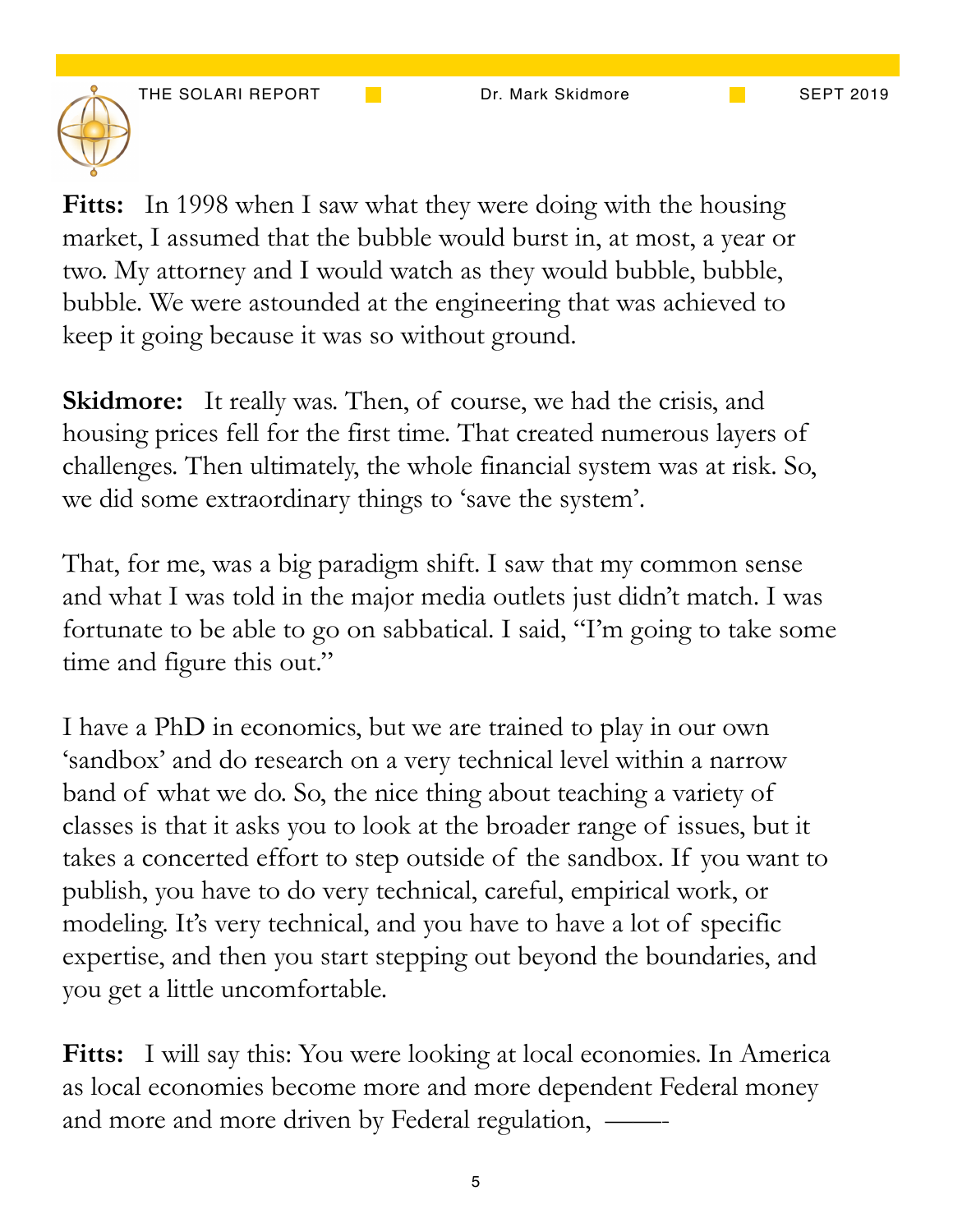— there is a real linkage between the Federal finances and the local finances. So, you have a pathway tugging at you, from what I've heard.

**Skidmore:** I think that we all have these linkages between what we know very well and things that maybe, we would like to know more about. That is where you start pushing into these other areas, and you want to learn.

I'll talk a little about it later, but you have to have some level of confidence that you can use your logic and your skillset and your knowledge base to push the boundaries of what you are comfortable knowing in order to learn new things. Sometimes that new information is in the world of reality that not very many people accept or understand.

Fitts: It was interesting. When I would do the place-based financials, both when I was at HUD and then when we were lead financial advisor, the GIS software would help me see things, and mapping out the money would help me see things. But then I would share the map with someone who was local and knowledgeable about their local county, and they would see 100 things that I didn't see. That is when I realized, "Oh, you have to make this transparency available to everybody locally because they are the ones who can see and stop the waste."

**Skidmore:** I think that is right. Integrity is, of course, a very important thing at all levels. You can find some really great people, and if they have more information, they can make better decisions.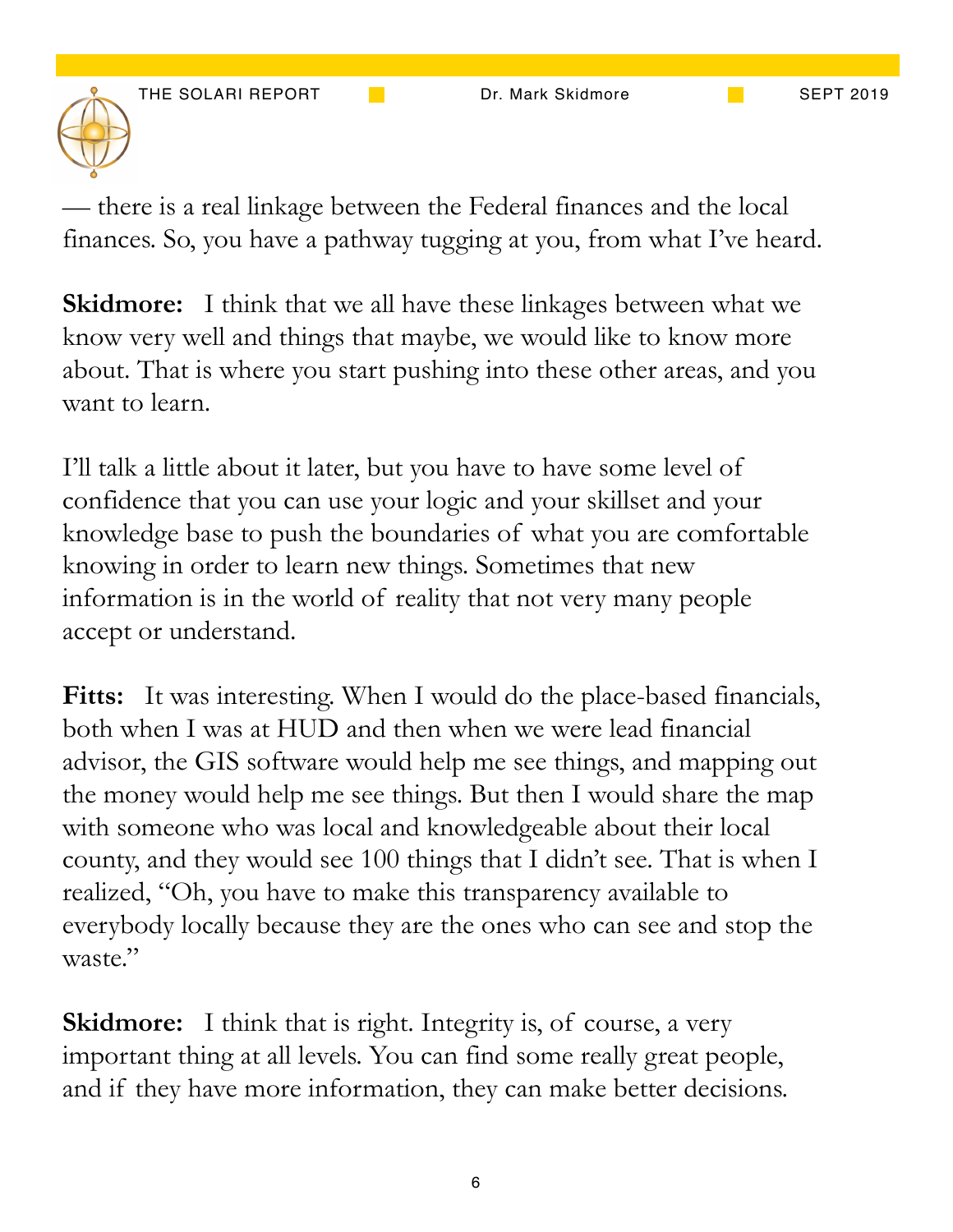THE SOLARI REPORT **Dr. Mark Skidmore** SEPT 2019

Sometimes it's the case that you can provide all the information that you want in the decisions, and the incentives are in the wrong direction and it doesn't happen.

Fitts: Exactly, and keep going.

**Skidmore:** I'm trying to think about how best to start this.

Fitts: Take us from the bailouts to the missing money.

**Skidmore:** During the bailouts, I was also working at the local level in Detroit. There were some real anomalies there. Detroit's city proper population had been declining for 50 years. So, in an urban economic framework, you can't have rising housing prices when the demand for housing is going down. And yet housing prices were going up in Detroit. During the financial crisis, that market in particular just totally collapsed. You could buy a house for \$5,000. The tax delinquency rate was at  $50\%$ .

I was asked to do some work looking at the property tax base. We started looking at all the layers of things happening and why it was that people weren't paying their taxes. There were many reasons for it, but one of them was because the assessments were so 'far out of whack' and outside of the law that people just didn't want to pay their taxes.

For those of you who don't know, the US tax system, the property tax base should be based on the market value. So, your assessment and valuation should reflect, to some degree, the market. In the case of Detroit, the market had collapsed, the assessments were bad in general, but when you know your house is only worth ———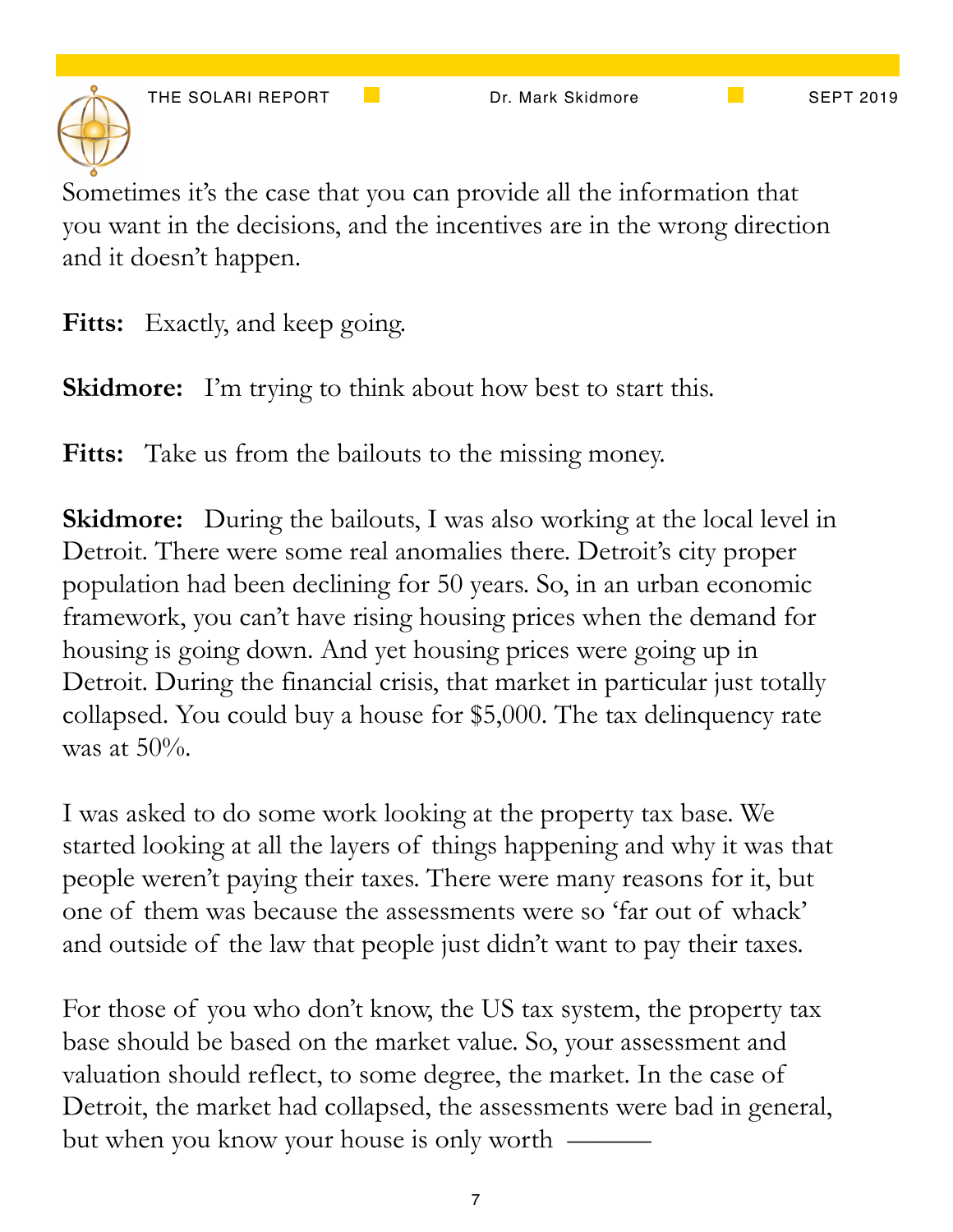THE SOLARI REPORT **Dr. Mark Skidmore COLARI REPORT** 

 $-\$5,000$  or \$6,000 or \$7,000, and you are being taxed as if it were \$60,000, there is a problem. The incentives just don't align. You cannot pay your taxes for three or four years and save a 'boatload of money' – more than the value of the loss of the house that you own.

Fitts: You could buy the house back at tax foreclosure.

**Skidmore:** Right, you can buy the house back at tax foreclosure. So, you had many people playing that game. If you want to fix the tax delinquency issue, you have to actually assess at market value. The councilmen who we were working with just looked at us and said, "We can't deal with that right now." They were facing bankruptcy, and they said, "We can't touch that."

When we talked with the assessors, the director of assessment looked me in the eye and said, "We are following the law." But I had the data, and I could see that that wasn't the case.

At any rate, nothing was going to happen within the system, so we made the tough decision of going to the media. In this case, the media did their job. I would say that the assessments haven't really come to where they should be, but they have improved.

That was an eye opener for me on a specific case in which key people at a decision-making level just weren't going to follow the law, and they were willing to lie to me directly in order to hide that.

Fitts: I would say this: You have many low-income people who are really being harmed by that. It's the difference between keeping or losing their home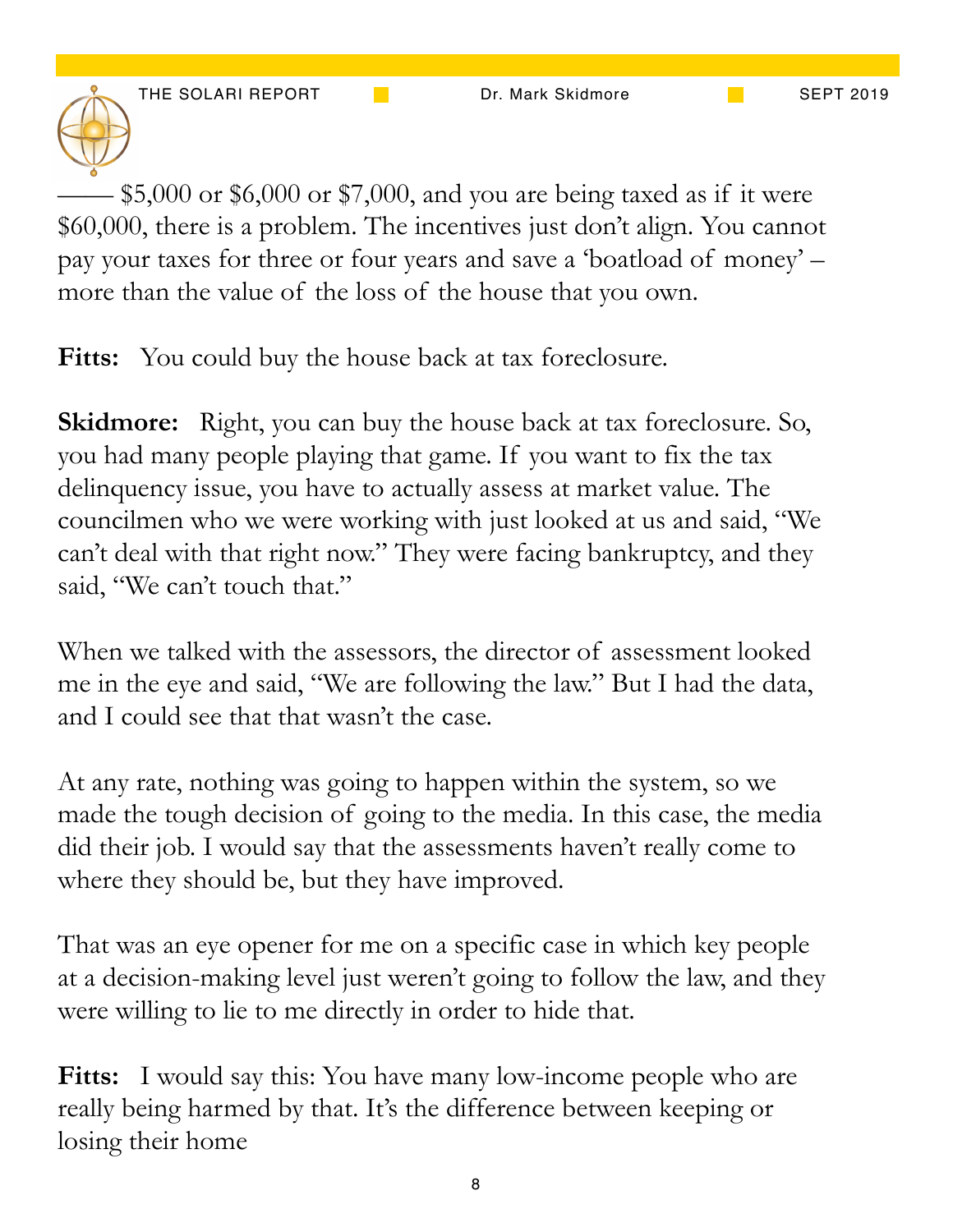THE SOLARI REPORT **The SOLARY REPORT Dr. Mark Skidmore** SEPT 2019



**Skidmore:** Absolutely. Many people lost their home, not only for mortgage foreclosure, but for tax foreclosure. It wasn't following the law. If you need to fix it, you need to do it in an upright way and not just pretend that the assessments were 'proper'.

If you take that, and then I also did a few other things looking at the financial crisis, and I did some work in New Zealand, and I realized that the housing bubble and the crash were really global. I said, "Wow! I have to really figure this out."

That led me to realize that you have to find other sources of information; you're not always going to get what you need. Most of the time, what you really need is not going to be found in the mainstream media.

Fitts: I don't call it 'mainstream media' anymore; I call it 'controlled media'. It's not mainstream; it's controlled.

**Skidmore:** I like that. I think that is very accurate. You can get some good information, but it is certainly limited in many respects. So, you have the 'official reality' with the Federal Reserve Chairman saying things like, "The market is contained. We don't see any residual impacts," over and over again.

Fitts: "The market is self-regulating." That is my favorite Alan Greenspan quote.

**Skidmore:** For me as an economist, I would place a high weight on a person like Ben Bernanke. He was an academic, we trusted his research, and he is now in a policy-making role.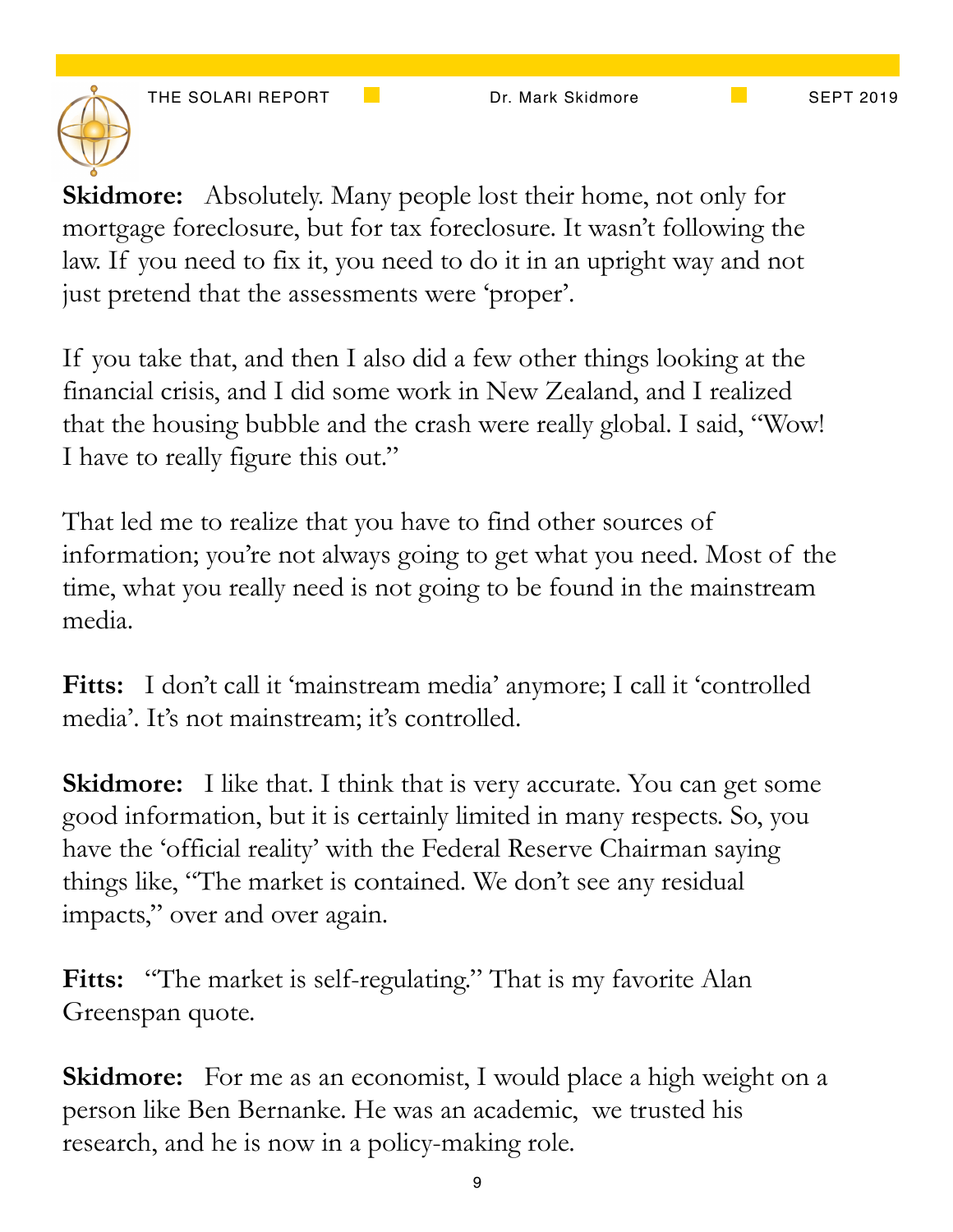

He is telling us, "We are going to be okay."

**Fitts:** You and I spoke to the Republican Women's Club in Bloomfield Hills, Michigan about two months ago, and you did a comparison of Greg Hunter's career with Ben Bernanke's career. It's hysterical. You have to explain that now because you had one hundred clearly prominent Republican members of the Women's Club and their husbands with their 'mouths on the floor'.

**Skidmore:** I'm going to just read a few. I actually looked this up. One of the people who I have appreciated for his integrity and his desire to get real information out to help people is Greg Hunter of *USA Watchdog*. So, I looked up some old transcripts of him on CNN trying to help people. He was saying to people, "Hey, there are some real risks here." So, I juxtaposed Ben Bernanke against Greg Hunter.

**Fitts:** Let's hear it!

**Skidmore:** Here we go. 2007, Bernanke:

We believe the effect of the troubles in the subprime sector on the broader housing market will likely be limited, and we do not expect significant spillovers from the subprime market to the rest of the economy or to the financial system.

January 18, 2008, about six or seven months later:

The US economy has a strong labor force, excellent productivity and technology, and a deep liquid financial market that is in the process of repairing itself.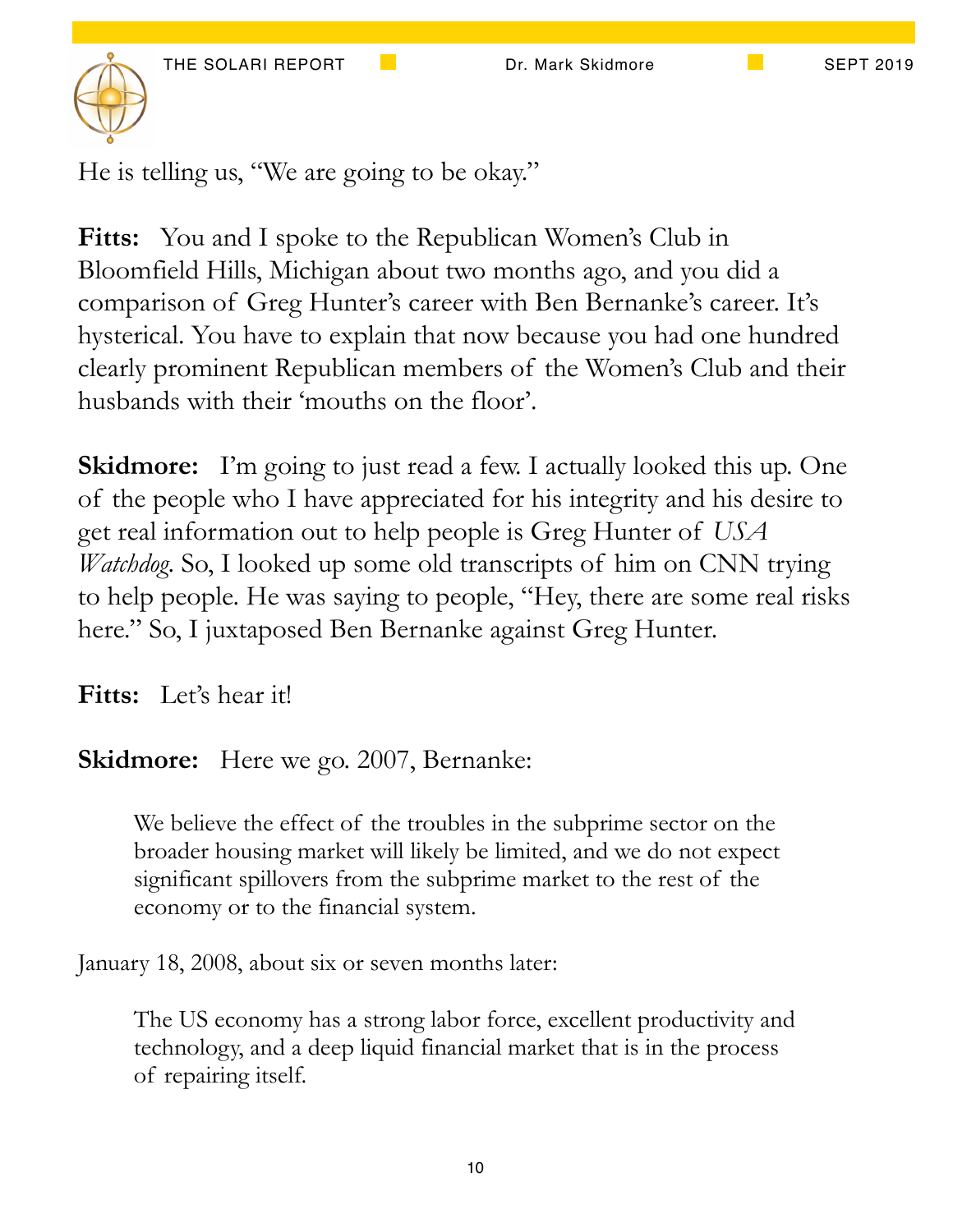THE SOLARI REPORT **Dr. Mark Skidmore** SEPT 2019



So here is Greg Hunter, December 30, 2007:

When is the last time you heard people describe the housing market as a meltdown? That is what happens in a nuclear reactor before it blows sky-high. About two and a half months ago I talked with Yale economist, Robert Shiller, who says that we are in the first inning of a nine inning baseball game. Let's say we are in the second inning. Prices may decline as much as 50% in some parts of the country, and experts believe this won't be over until 2009.

He goes on to say:

This is a worldwide phenomenon. It's never happened before. Be careful.

Then he was talking about using your house as a credit card and how that was fueling spending and how the whole game is going to end, so watch out.

Here is Bernanke a little while later, June 3, 2009. He is saying this directly in a Congressional hearing to a question about whether the Federal Reserve would monetize US government debt:

The Federal Reserve will not monetize debt.

This next quote is from December 5, 2010, when it all 'hit the fan'. Bernanke is an eminent economist, trained at the highest levels:

I wish I had been omniscient and seen the crisis coming.

Fitts: I have to tell you that during this period, I was driving throughout America. Every trucker saw it coming. There was not a trucker in America who didn't know that this was coming. Please continue.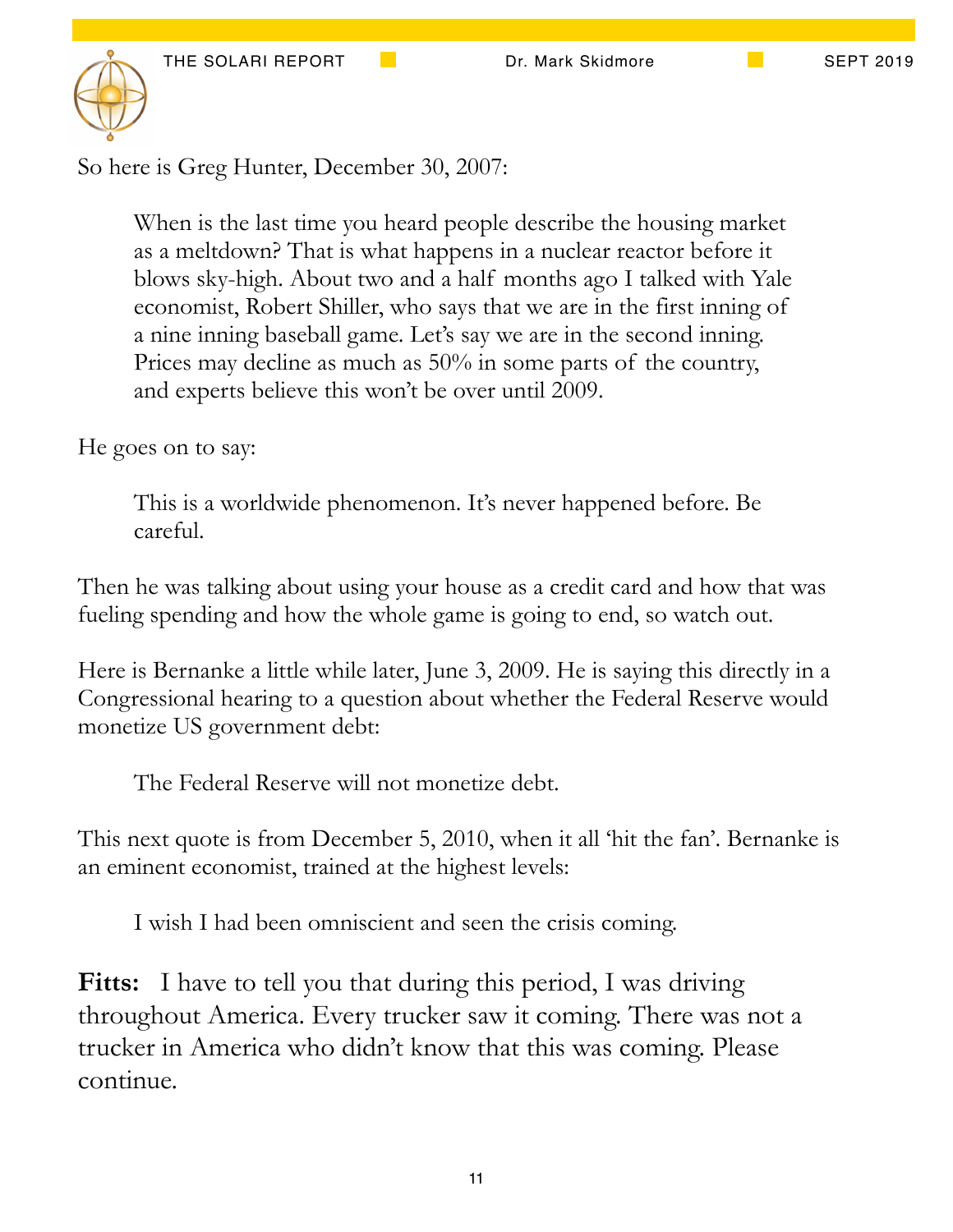

**Skidmore:** It's grounded in common sense and reality. That was Bernanke. Here is Hunter on February 8, 2008:

Without question we are going into a recession. The Fed is going to fight and scream to lower rates. We just had a one-point and a 25 rate lowering. We had \$160 billion stimulus package, and that doesn't include all of the injection of liquidity by the Fed. The banks are in trouble.

Here is Greg Hunter with an undergraduate degree from the University of Missouri who sees it all coming and is trying to warn people. I'll put my money on him.

**Fitts:** Right, and he gives basic facts on the interest rates and on what the Fed is doing.

**Skidmore:** He is just pointing it out.

Fitts: It is interesting. It is all controlled media sources. He is just working with Fed and government basic statistics.

**Skidmore:** If you read the transcripts, Greg says, "Hey, there is a problem here." Then others say, "Oh, there is Greg again with his doom and gloom," and he was right. He was trying to help people. Then here was Ben Bernanke, and his incentives were to lie and not provide the kind of information.

For me, maybe I should have been a little wiser.

**Fitts:** Tell them what happened to Ben and to Greg.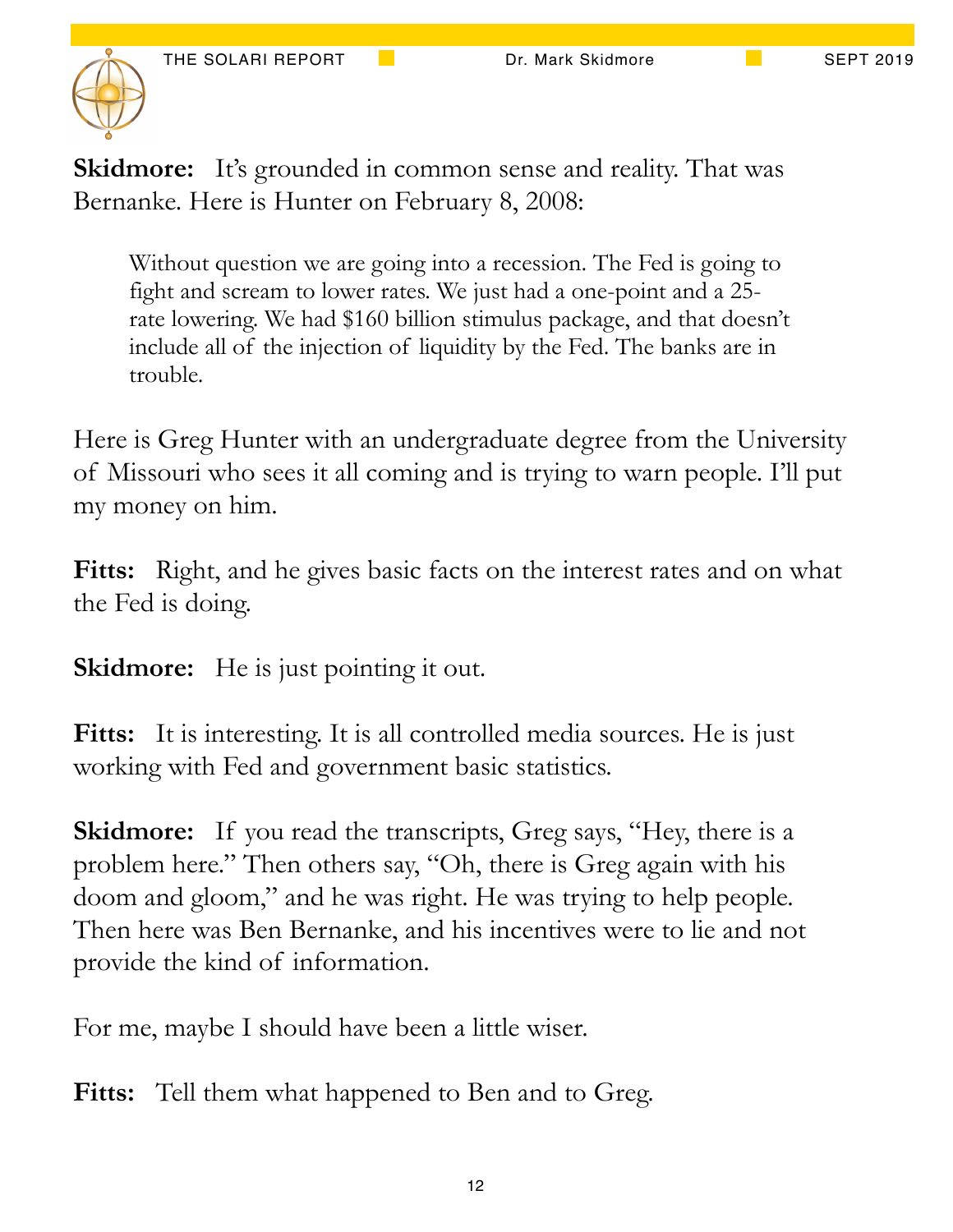

**Skidmore:** Ben Bernanke received a special position at the Brookings Institute as a scholar, and he was rewarded. He was recently voted into the American Economic Association as President. I'm a member of that association, and I wasn't going to vote for him. He is honored for all of his work.

**Fitts:** And his work was that \$24 to \$29 trillion was gifted to the banks. They are very grateful.

**Skidmore:** So, Ben was rewarded, and Greg Hunter's contract didn't get renewed even though he told the truth. So, Greg used his savings and established his own *USA Watchdog* and is trying to help people.

**Fitts:** He could have messed up the \$24 to \$29 trillion going to the banks.

**Skidmore:** Now I listen to Greg. I don't always agree with everything that his guests have to say, but I actually think that he is trying to help people, and he has a high level of integrity.

**Fitts:** There are no material omissions.

**Skidmore:** Correct. So, here I am having to renegotiate the people who I think I ought to trust, and that is a big paradigm shift.

Fitts: So, your map of the world is changing, but also the mapmakers who you are seeking out are changing.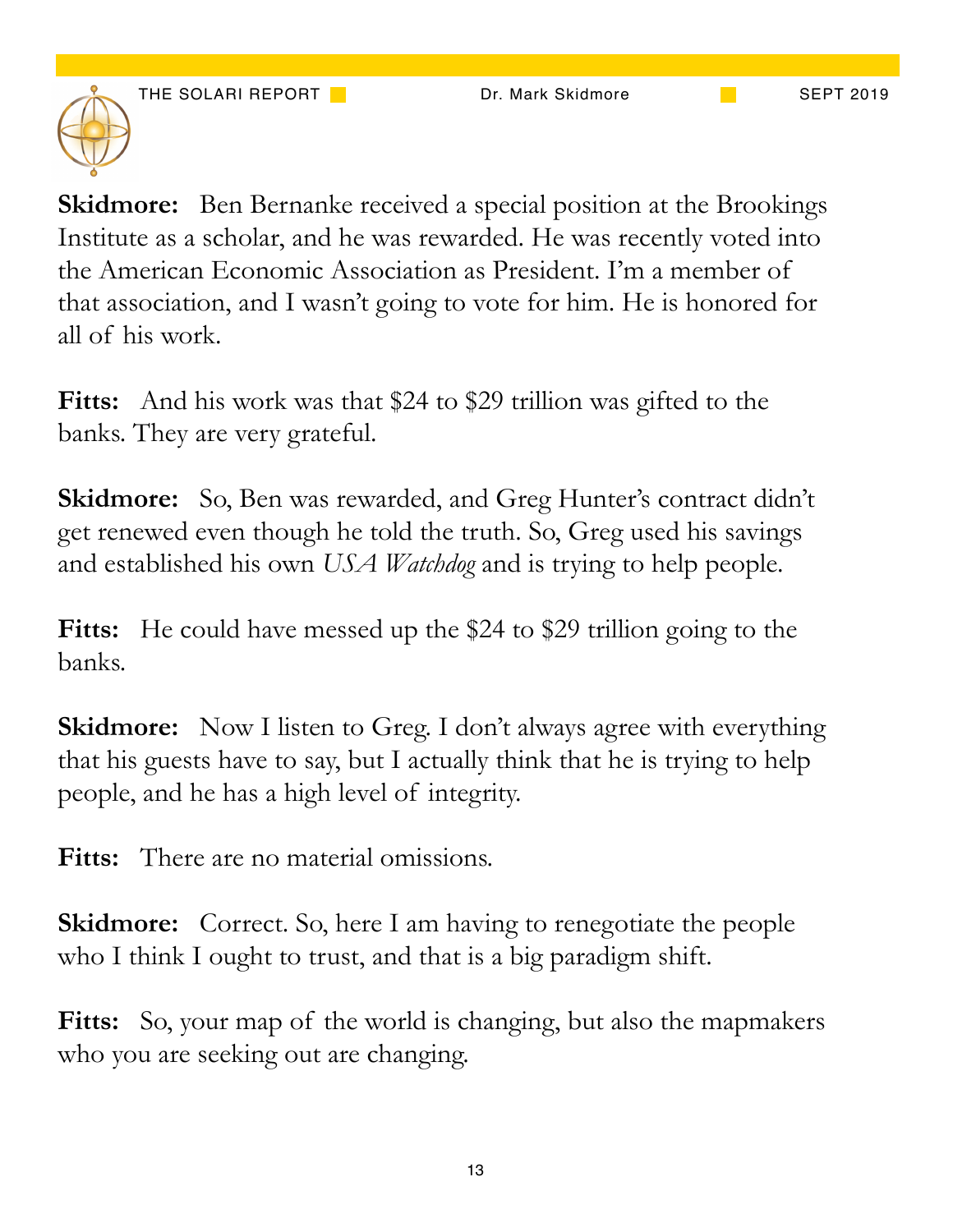

**Skidmore:** Everything is changing. Sometimes you push the boundaries and you learn incrementally, and sometimes, for some of us, there is a big paradigm shift where we have to say, "Man, I think I got it wrong. I have to go back to the drawing board. I have to relearn. I have to reset." That is a big transition to make. Sometimes people go into a bit of a crisis when they experience that.

For me, once I looked at all those pieces, I was as if, "Wow! If I am supposed to be knowledgeable in a particular area like economics and there is so much that I missed," you want to say that you have to come to the realization that, "I'm the Patsy. Wow! I really got it wrong. I've been fooled."

So, if I'm fooled by something that I'm supposed to know a lot about, what else don't I know? That pushes me into looking at things like 9/11 and Building 7 just collapsing in freefall for no apparent reason.

Fitts: Let me add this to the discussion. This is the place where most people get stuck. I had to look in the mirror and say, "I'm the Patsy." But the reason I had to do it was because I was trying to stay alive, and the only way that I could stay alive was to get to the bottom of what was happening and to really understand. I had to go through that line because life was on the other side. If I didn't go through it, I wasn't going to make it.

You have to learn how to swim if the boat sinks. So, there you go. That is very hard for people to do without that kind of emergency situation or urgent situation, but you managed to go through it without that.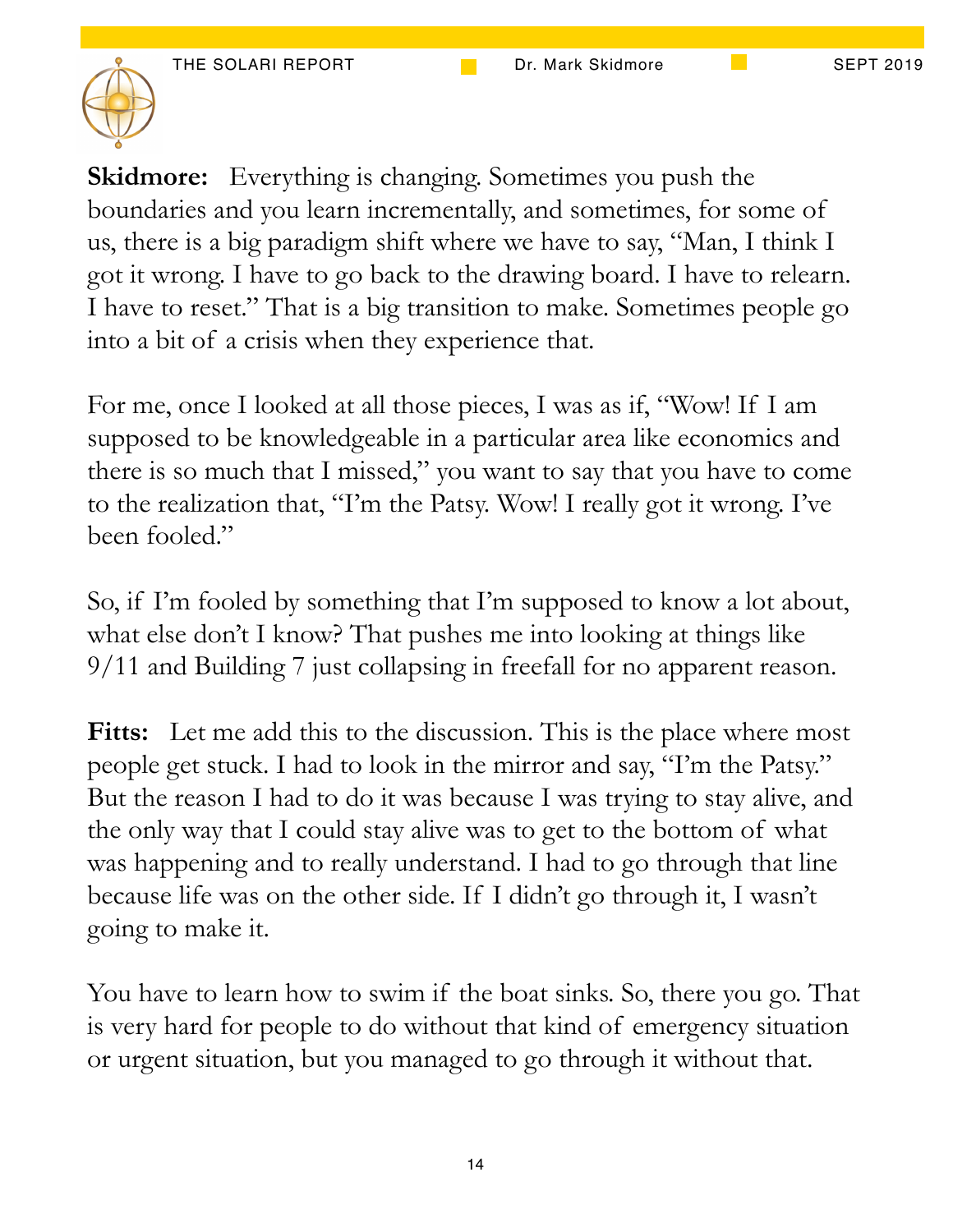THE SOLARI REPORT **Dr. Mark Skidmore** SEPT 2019



**Skidmore:** It's a difficult process. I think there are two things: One is that you have to have a certain level of humility to admit that you are very wrong about many things. That is a hard thing. The other piece is that you have to have some confidence in your own ability and logic to create a new map. That is scary.

For many people, it's too hard to let go of the old model, and it's a great deal of work to develop a new model.

My wife is a counselor. She works with people who might get stuck, and they are engaging in a behavior or an activity that they don't want to continue because they know that it's unhealthy, but they can't. So, you need a little help to transcend and build a new framework for your life and transcend your challenges. An obvious example would be something like addiction.

You come to the realization that you have a problem, but you can't just let go of that; it's hard. I think that in many ways we cling to the thing that we know, and it is very hard to let go of that and start over again with a new pattern. It takes plenty of work.

**Fitts:** I love the quote we had recently on The Solari Report from Marcus Aurelius, "Our job is not to be a part of the majority but to make sure we don't wake up in the ranks of the insane."

We are herd animals and we want to belong. There is a tremendous desire to belong.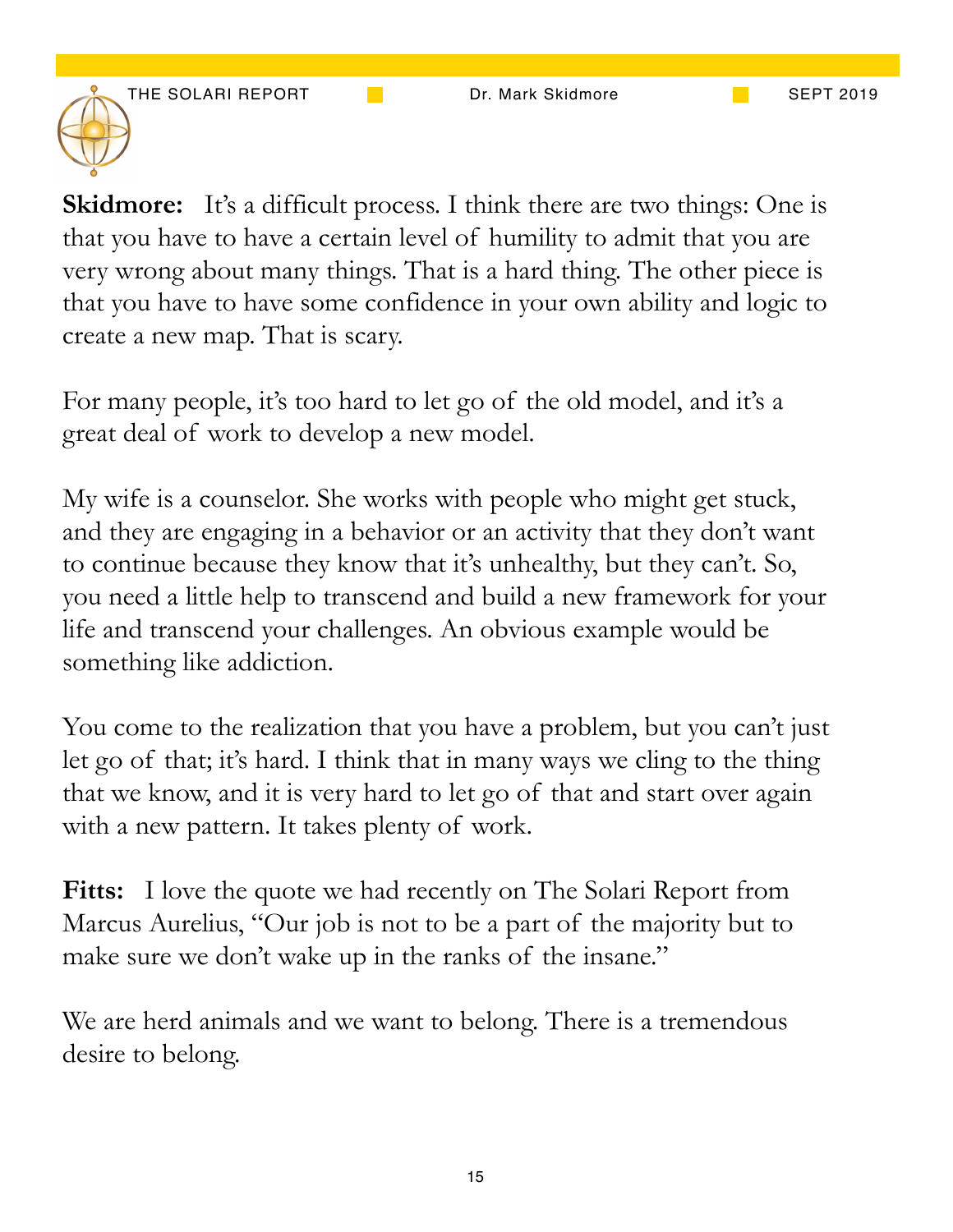THE SOLARI REPORT **Dr. Mark Skidmore** SEPT 2019

Some of the feedback that I get from subscribers is, "My kids want to go along with climate change because they want to be part of the crowd." There is a herd mentality, and it is very painful to say, "Okay, I am going to be the odd man out. I'm going to leave the herd."

**Skidmore:** There is tremendous social pressure to stay within a certain model or framework or context. Regarding climate change; I've taught computer general equilibrium monitoring, and it's an economic modeling system that can't be solved analytically; you have to use a computer to create the model and then look at what happens when things change within the model.

Some people who are more sophisticated than me will try to integrate the economic models with ecological models or climate models. I was trying to show students how that might work. I started looking at the climate models, and that's rather hard to jump into a new thing that you're not an expert in. But I'll tell you what: I started realizing how many assumptions are embedded in the model and how you could easily question them.

For me, that was a question. I'm in a university environment where climate change is a really big issue. There is plenty of movement and a large amount of money pushing into that. You have to take a step back and be willing to look at it.

Fitts: I love the line, "Well, the science is settled." No, it's not.

**Skidmore:** It's not.

**Fitts:** Keep going.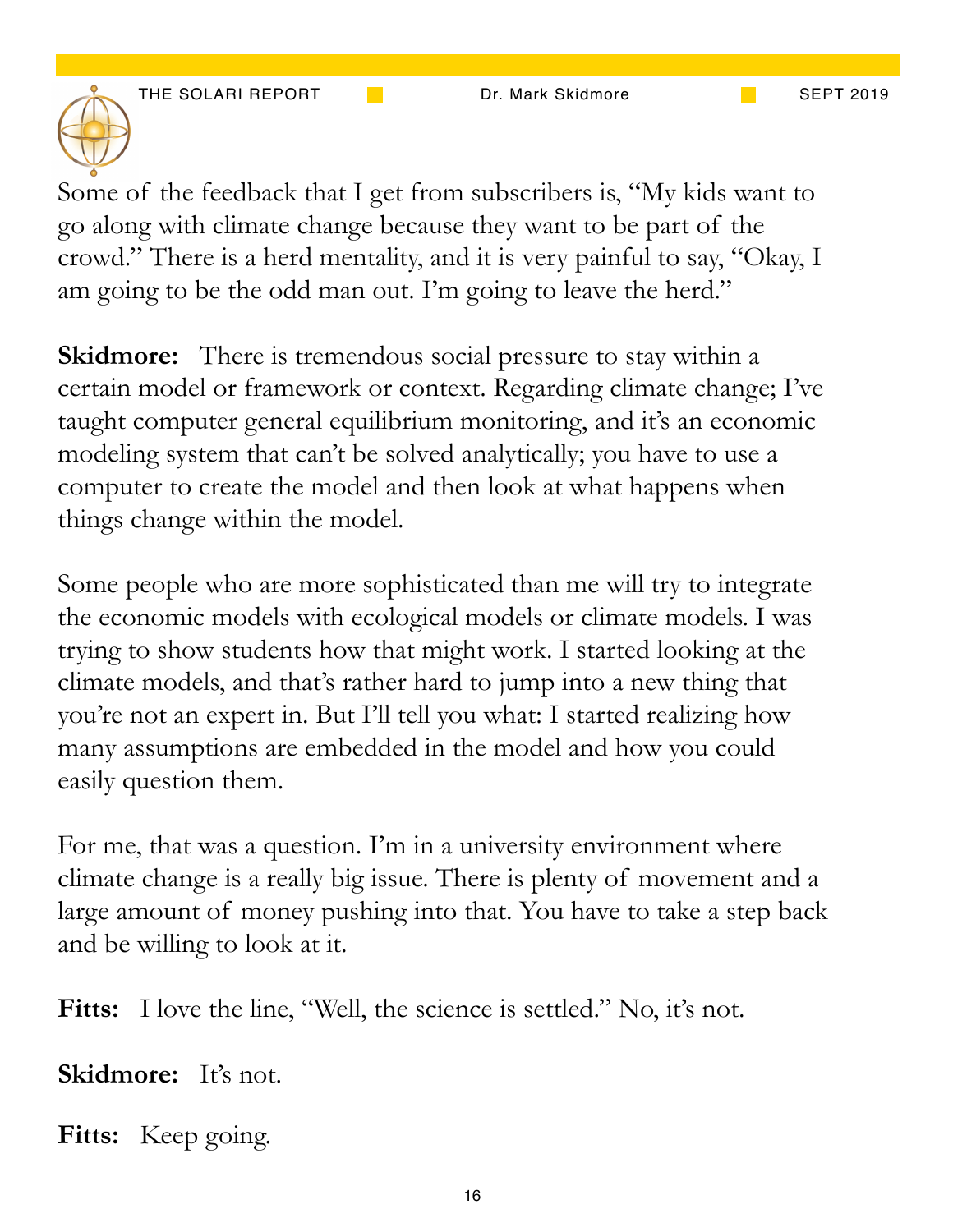THE SOLARI REPORT **Dr. Mark Skidmore SEPT 2019** SEPT 2019



**Skidmore:** As I've searched out and created a new framework for myself, I was thinking about it how to share this idea with other people, and how do I think about it for myself?

So, I created a Venn diagram. You can see it on your screen if you view it before the interview starts. You have this area in blue that we will call reality. That's a dynamic thing. Jordan Peterson talks about how, when a person is born into the world that is a new potential, and there are all kinds of new realties that person can create. The reality isn't fixed; it's always changing and dynamic, and it depends on much of what we do. In that sense, I think of each of us as being made in the image of God. We have this creative ability. So, there is that reality.

Then in our world, there is so much deception that there is a great deal of nonsense and misunderstanding. In the tan is this area of nonsense.

**Fitts:** I will stop you and say that there is a tremendous amount of money spent creating and manufacturing nonsense – and much of it intentionally.

**Skidmore:** We can use our creative energy to build and propagate the nonsense, or we can use our creative energy to build into and discover reality. It becomes really essential for us to be able to parse that out.

Then we have something that you call 'official reality', and some of official reality is actually real.

Fitts: There is an intersection between official reality and reality.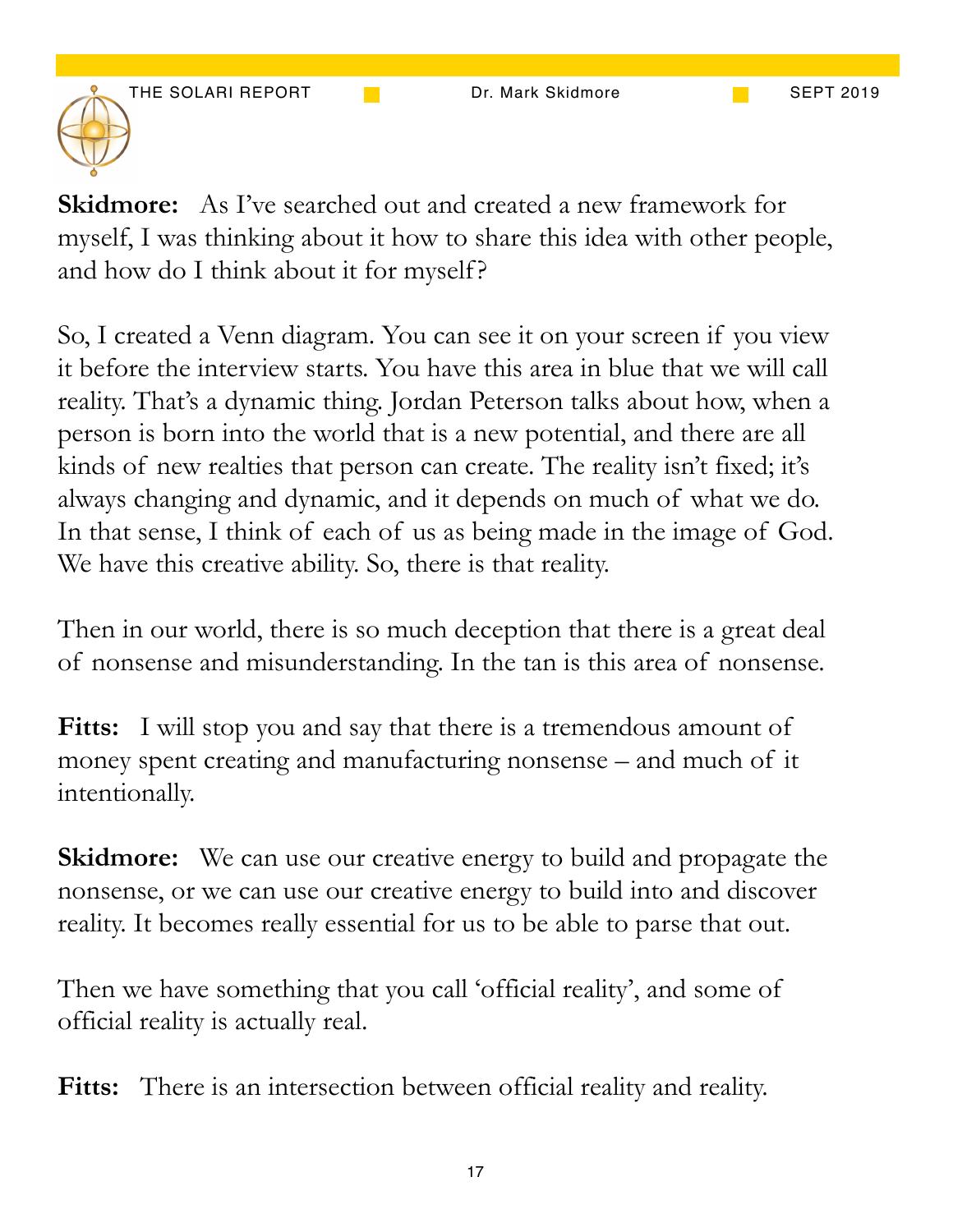THE SOLARI REPORT **Dr. Mark Skidmore SEPT 2019** 



**Skidmore:** But then there is plenty of official reality which is pure nonsense. So, then we have our own understanding of reality, and I said something recently that I thought might be controversial. For each of us, a part of our understanding is just nonsense. It's things that we think is true, but it isn't. I think that we are just human, and so we are going to have things that we don't understand in that we believe things that just are not true.

Hopefully, a good portion of what we believe is in reality. Some of the things that we believe might be pure nonsense – it's not official reality. Some of the things that we believe is official reality, but still nonsense. And then there is a portion of official reality that is actually true, and we are there, as well as some things that aren't a part of official reality.

Fitts: One thing that is interesting to me is the strategy of how to avoid nonsense, and how to not lose time to nonsense. The other thing is that even though the official reality may not be reality, part of the official reality cross-sects with reality, but not all of it.

You still need to know what it is. You still need to know what people think is the official reality. For navigating, you still need to know the official reality – even though much of it may be nonsense.

**Skidmore:** Yes. It's good to understand the whole realm of official reality so that you can avoid the pitfalls.

Then there are plenty of things that are just nonsense. Like in the altmedia, it's the Wild, Wild West. There is a lot that is not official reality that is in the alt-media, and you could go off on a rabbit trail that leads to nowhere. It's just a waste of time.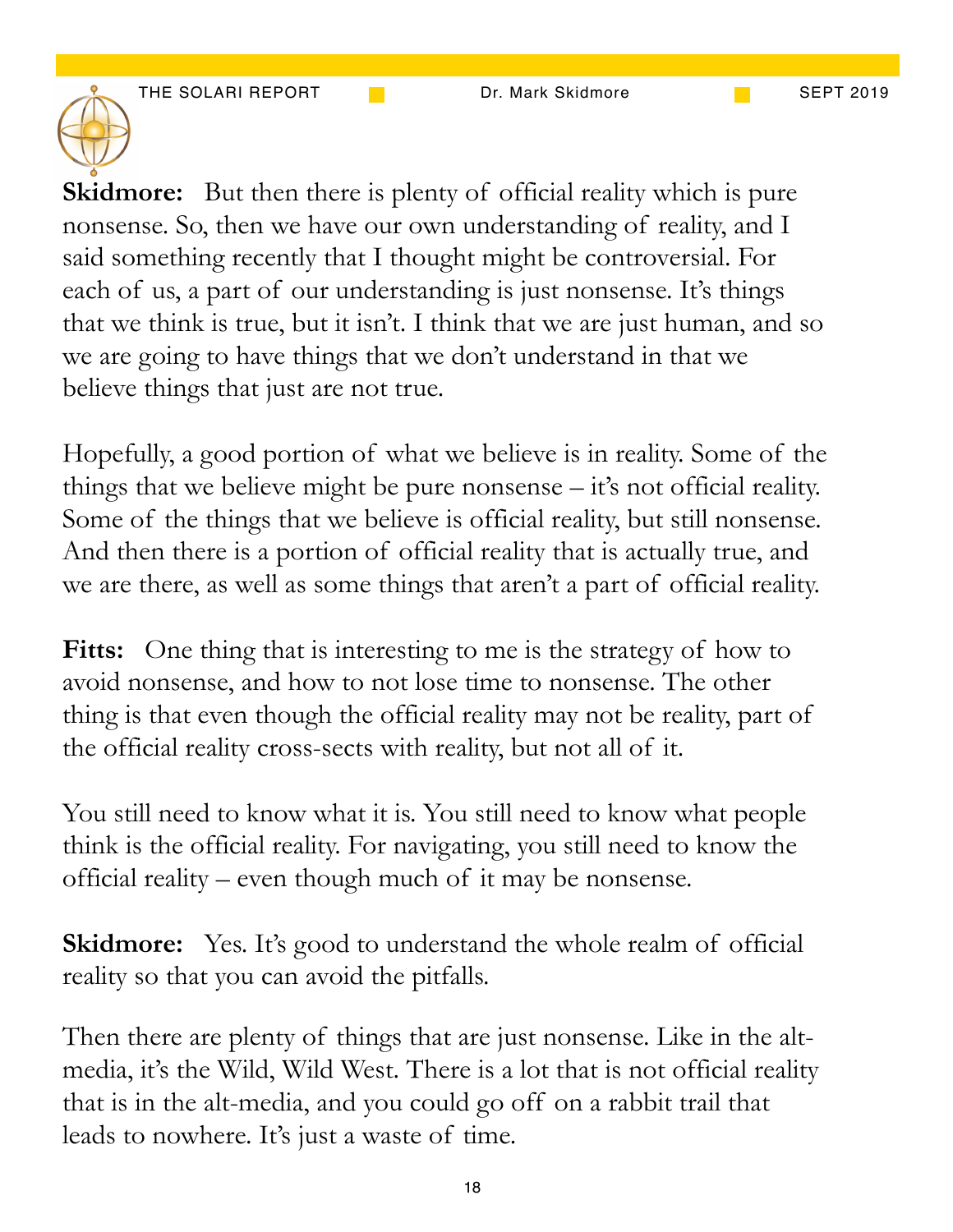

It's a challenge to sort through all of that. So, I have several renditions of this Venn diagram. One is where a person's reality might be rather narrow, and there is a lot of overlap with nonsense and false official reality. That is an unhealthy place to be or to put yourself at. You put yourself at a real risk of being unhealthy in many respects, but you put yourself at risk of being sideswiped.

Fitts: That one is particularly important to me because in working and doing The Solari Report and being an investment advisor, you see how much harm it can do. We have our time, we have our money, and we have our other resources. You see how the nonsense can rape people's time, their money, their relationships, and their family. It can be enormously destructive – much more destructive than the official reality.

When somebody decides, "I'm going to leave the official reality and figure out what is real," just remember that you can make things worse.

**Skidmore:** Yes, you can. The third diagram is, what I would call, 'Constrained'. It is a person who is in constrained reality. They are afraid to go into the nonsense because they know that is destructive and risky, but they don't explore too much into reality beyond the official reality components. They try to restrict themselves to living in official reality, but only buying into the part that is actually real.

Fitts: I call that 'life at the intersection'.

**Skidmore:** I think that's not a bad strategy. You have to get along in this official reality in some way, but you don't want to waste your ——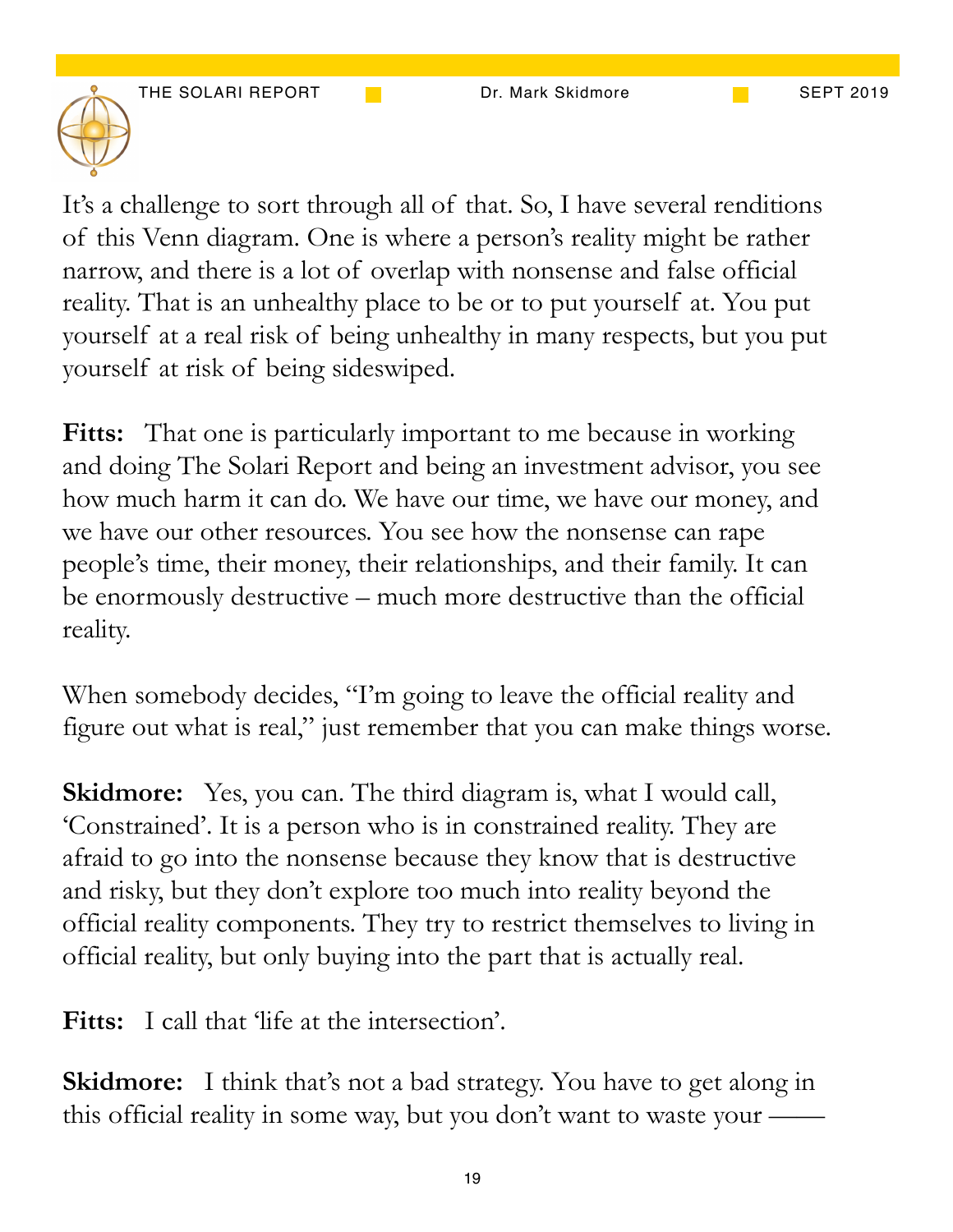—- energy on the nonsense. So, what can I do to stay in that 'sweet spot'?

For many academics, that is what we do. There is a great deal of things to explore in the official reality that is real.

Fitts: The official reality needs bridges that don't fall down.

**Skidmore:** Absolutely, but you might be reluctant to head into the unsanctioned knowledge because you're afraid you're going to go into the nonsense and the crazies. That is one strategy that people use.

For me, I need to operate in that sweet spot, but I am trying to expand my knowledge into more of reality.

Fitts: You are trying to do research into reality while you operate within the intersection.

**Skidmore:** Right. So, if I want to get published, I have to do research that falls into the realm of official reality and that is real, but at the same time, occasionally you are pushing the edge of stepping outside of official reality into other things that are still real but not really sanctioned.

Fitts: One of the things that I most enjoy about doing what I do is that I find that you can leave the life at the intersection and – for research – go deep into reality. It will really inform where the intersection is going to go.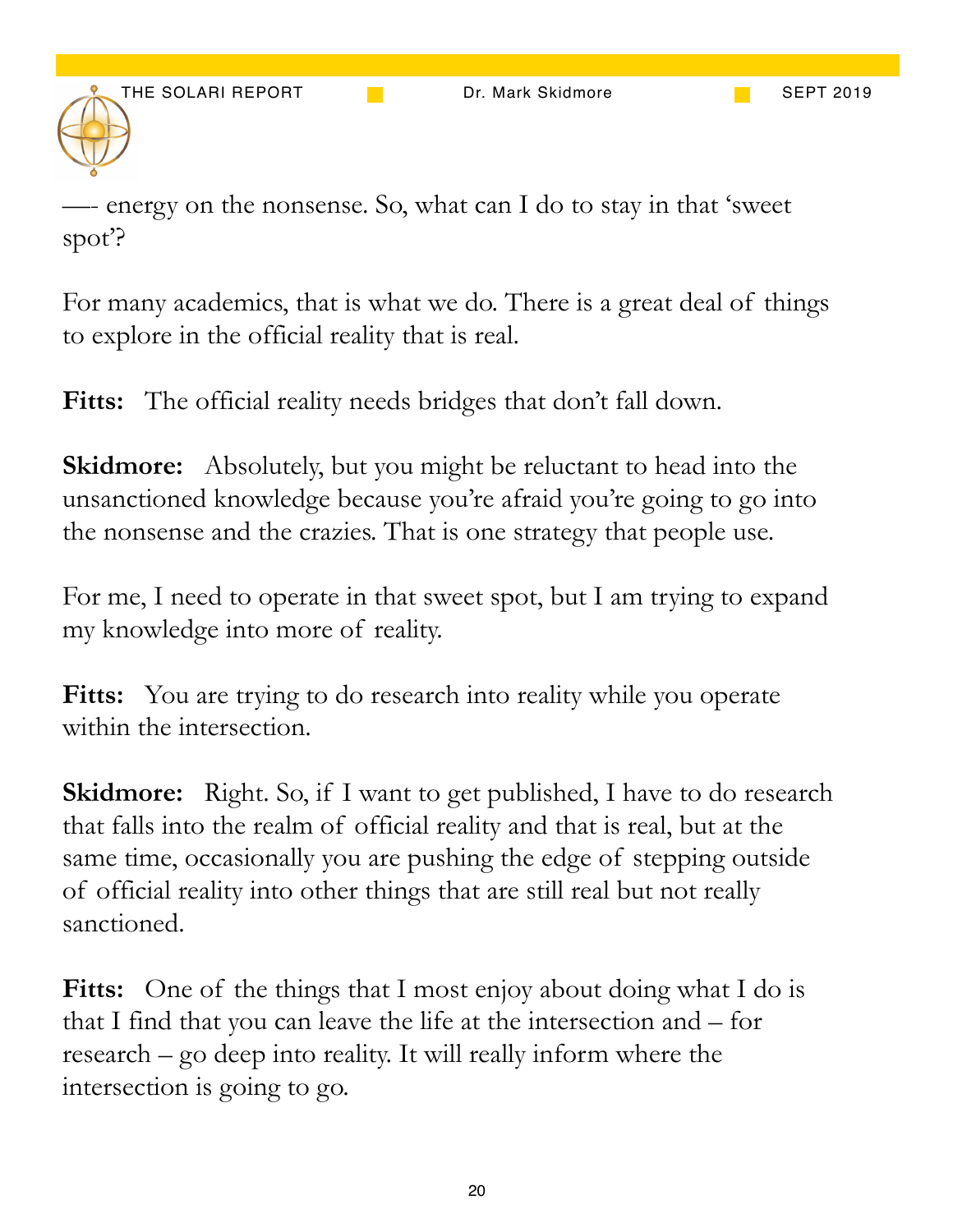

One of the things that I do with Wrap Ups is *Megacities,* or *The Rise of the Asian Consumer* is go deep into reality in a way that would be unacceptable to many people in the audience, but then I come back in and bring it back to ground about where life at the intersection is probably going to go.

**Skidmore:** That's a fantastic strategy. For my own work, there are some standard things that I can do. There is a number of things in official reality that is solid and real that I can dig into and shed light on. Then every once in a while I'll push the boundary a little.

I would say the \$21 trillion thing is that. That's not official reality.

**Fitts:** It's government documents. So, in an odd kind of way, it is 'official' reality. It's the 'official' reality that's not allowed to be discussed in the 'official reality'.

**Skidmore:** Right. Somewhat surprisingly, I haven't gotten a lot of pushback from the academic community about this work because it is grounded in existing government documents. You just ask some basic questions, and they are not unreasonable questions. You don't get much pushback, but you do get many people ignoring you.

**Fitts:** Right. The material omission is the strategy, but hey want to omit.

**Skidmore:** So, we have to live in this world, and I think your subscribers are in that 'Aspiration' category. They want to be grounded in reality. They and their children have to live in official reality.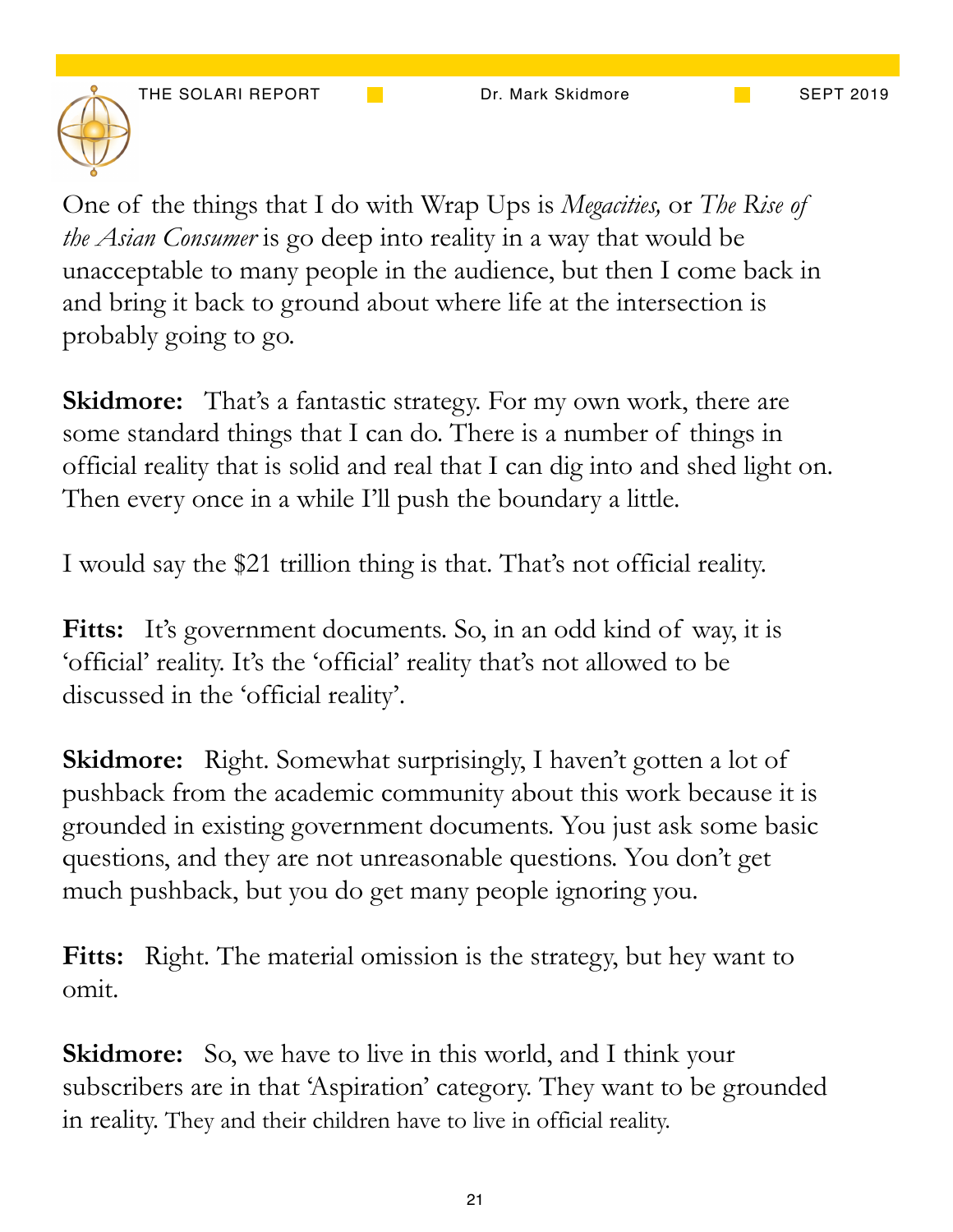

So, how do you direct your energy and intra-reality into that intersection of official reality and reality, and to what degree do you press into and how do you press into looking at a broader perspective? Reality is just a huge, vast, interesting space. It's so vast.

Fitts: I do not live life at the intersection. I may have dinner within the intersection, but I've left the intersection. I'm only interested in reality. Part of reality covers official reality.

If I'm going to do what I'm going to do, I have to spend too much time in reality searching and researching reality, and I've just lost all patience with the purveyors of official reality.

Every morning I get up and thank God that I don't have to deal with them. After I thank God, I thank The Solari Report subscribers. It's to some extent like, "I'm going to use my time today to do the best job that I can for the subscribers," and I am unconstrained as to whether I have to be in the official reality or reality unless I'm having dinner with somebody in the official reality, and then I'm happy to adopt the official reality for dinner.

**Skidmore:** Or at least the part of official reality that is real.

Fitts: Yes. I always stay within the intersection – with one exception, and that is I believe that you have an ethical obligation to give and get energy from other people. That is a challenge for me because the more that I went through the litigation, the more I learned to live alone and be an introvert.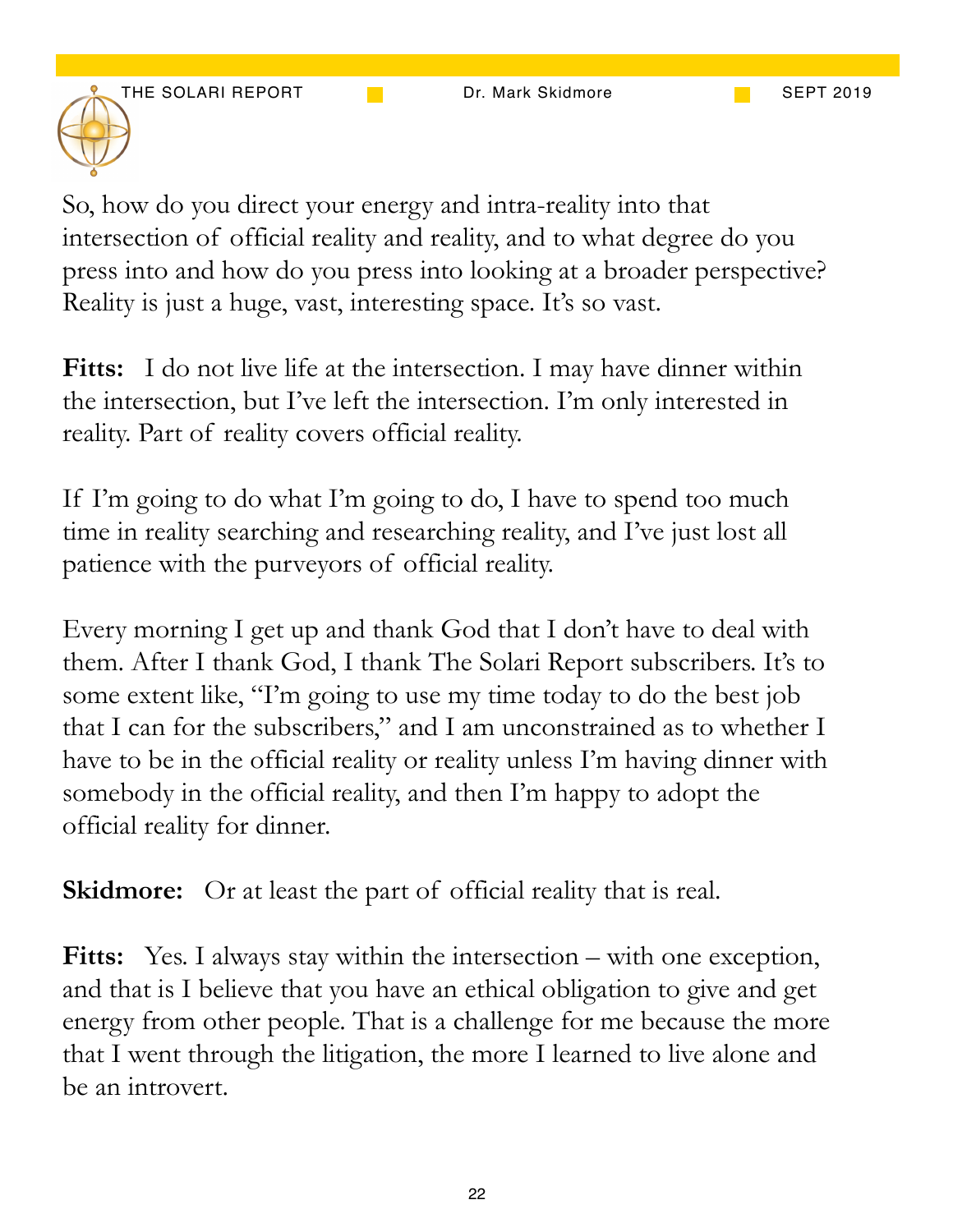

If someone is in the official reality and not in the intersection, and that is where they need to stay, then my issue is: How can my knowledge help them? How can I give them energy?

I don't want to try to force them or move them out. It's like the movie, *They Live.* If they don't want to put on the sunglasses, I don't want to force them to. For that brief period, I want to give them energy.

In other words, it's not my job to tell somebody where in this map they should be.

**Skidmore:** Absolutely. I'll tell two stories. I have a really good friend who is knowledgeable about gold. He is actually a computer programmer with degrees in physics and journalism. He is a very eclectic, smart person. He knew that I had a background in economics, and he would ask me, "What do you think of the gold market? Do you think it could be manipulated?"

He knew that it was manipulated because he had a lot of gold as part of his investment portfolio. But he would ask me these questions. I had a false model of how the gold market worked; I had a very simplistic demand-supply. If there was any kind of manipulation, the market forces would quickly correct it. So, I would say, "It can't last for long if it is," but I had no idea of the scope and the forces at play and what was at stake and that some entities could issue gold certificates at will in order to suppress the price.

Later on, when I actually bought some gold and started following it, I thought, "Wow! This is amazing!"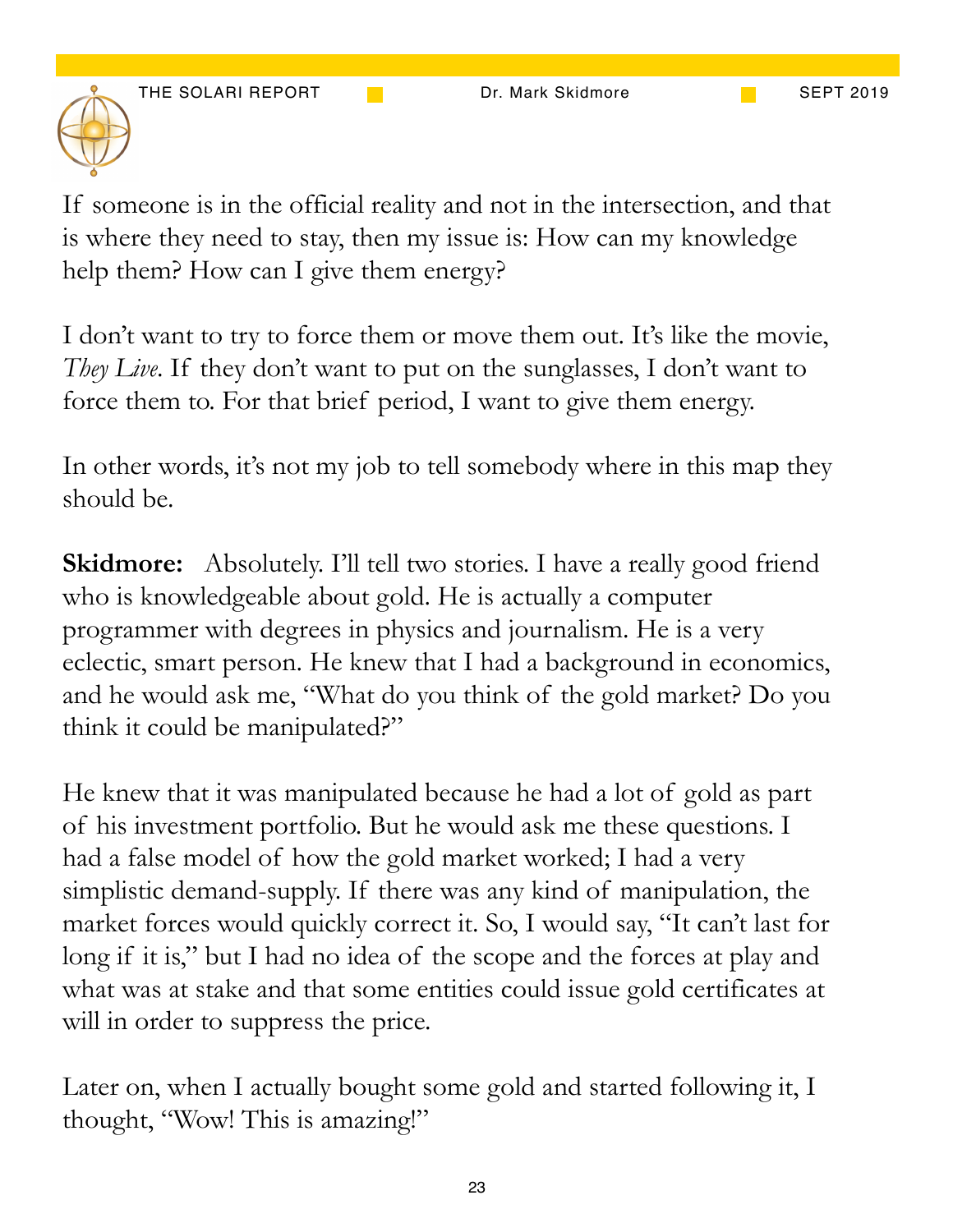THE SOLARI REPORT **Dr. Mark Skidmore CHIM** SEPT 2019

I went back to him and said, "I'm really sorry. I just didn't get it."

That is one official reality, but he was really patient with me. He didn't say, "You don't know what the heck you're talking about." It was a good lesson for me because when you come into a new space, and you see that you understand something in a new way, you want to quickly go to people and say, "Don't you understand?"

They have a model of their own that they cling to, and it might not fit, and they are not easily persuaded.

**Fitts:** I think it's very important that you can love people without agreeing with them or deciding for them where on the map they want to be.

**Skidmore:** The other thing that I will say is that we are really, really bad at understanding where we are on the map – all of us.

**Fitts:** It's hard.

**Skidmore:** You may have a wealth of information that you believe to be true, and it's nonsense, but you don't have a clue. I did not know about the gold market until I actually started looking at it.

**Fitts:** When I first got into the gold market, somebody was trying to persuade me that it was manipulated – which I found hard to believe, just the same as you. I said, "I don't know much about commodities."

In fact, I had been approached by White House personnel after I left HUD before I was asked to join the Federal Reserve —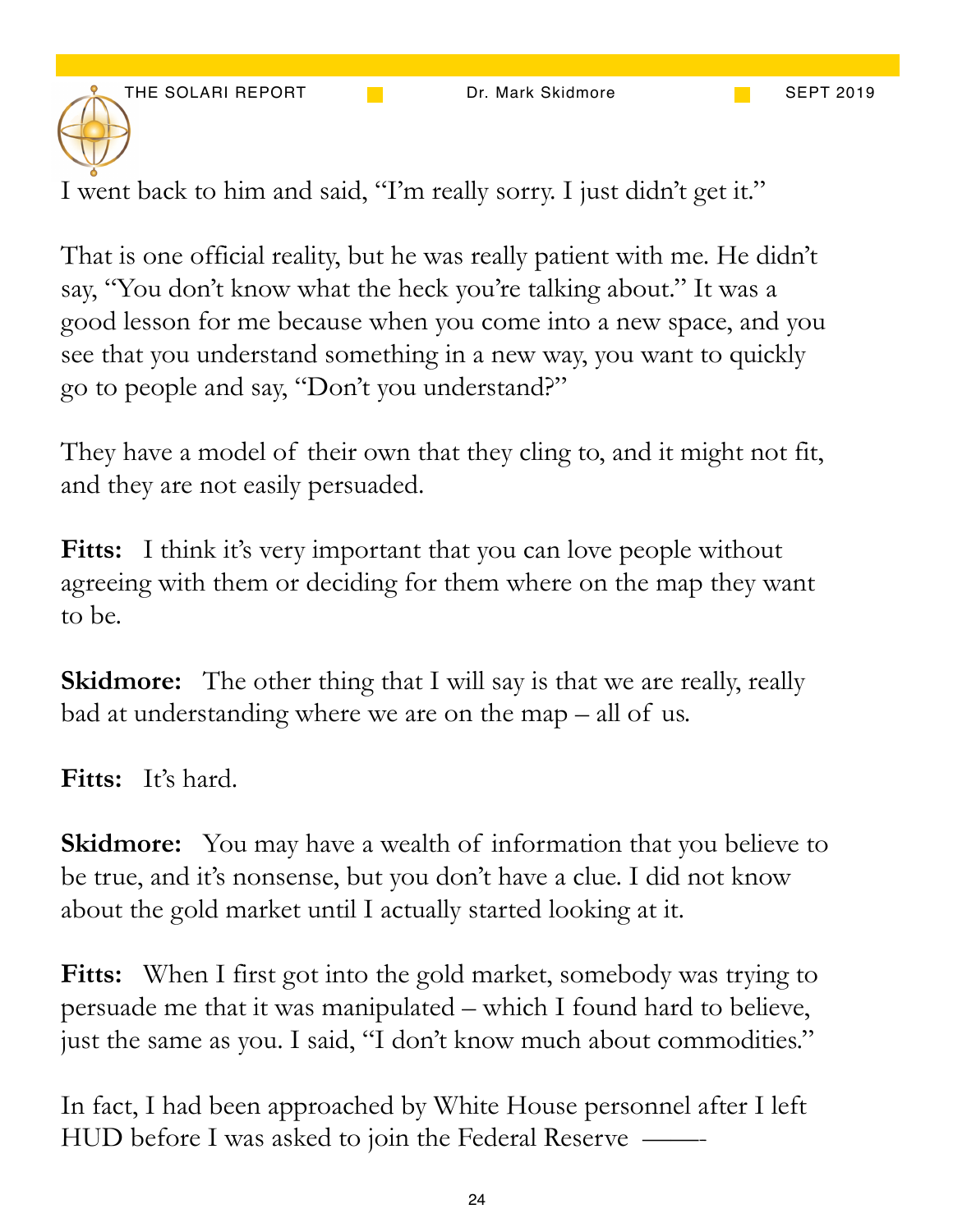THE SOLARI REPORT **DR. Mark Skidmore** SEPT 2019

—- I was asked if I would be interested in being the Commodities Future Trade Commissioner.

I turned to my assistant, who had come from Wall Street to HUD and then left with me, and said, "How would you like to learn about commodities?" because I knew nothing about commodities. The idea of becoming the Commodities Future Trade Commissioner was, "Oh, I could learn about commodities."

Anyway, he was trying to persuade me that the gold market was rigged. I said, "I just don't know anything about commodities." So, I bought some gold and started to watch the market every day. I called him back and said, "Oh my God! This market is rigged!"

I knew markets, and it was impossible. That was the first time I connected the missing money with the gold market. If you investigated into how much money you needed to rig that market-yes they had the Federal Credit-, but you required a large amount of money to play around and intervene. The Exchange Stabilization Fund had all the authorities.

**Skidmore:** There was a mechanism there.

Fitts: There was a mechanism to do a great deal of 'funny business'.

**Skidmore:** I use this map to help me think about where I am in the whole scheme of things, and to what degree my understanding of maps helps out with reality. It helps me because now I look into many different issues, and I am trying to use what tools I have to evaluate the degree to which this is nonsense or a part of reality.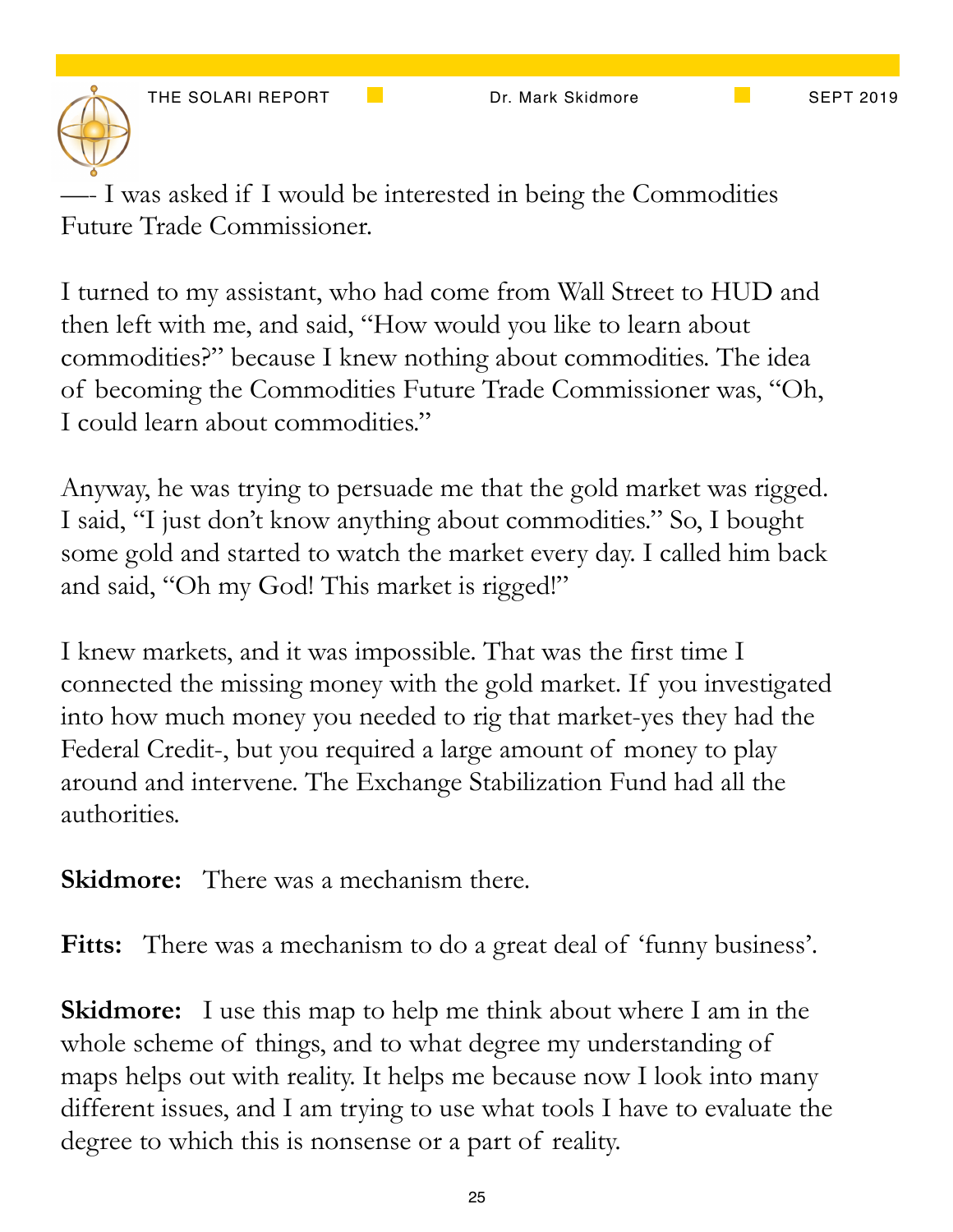THE SOLARI REPORT **Dr. Mark Skidmore CHILL** SEPT 2019

We talk about, "How do we know what we know? What tools do you have?"

I've outlined three here – and maybe there are more. One is good old common sense and logic. How does it square up with: two plus two should equal four? If it doesn't, then there is something wrong with the story.

You can use logic to create some map of what is happening. If things aren't logical or you don't understand them, you can get verifiable information and data, and do some evaluation. You are really good at that, and you follow the money. Something has to show up somewhere.

Fitts: If anything lends itself to analysis of mathematics of time and money, it works. But there are all these subjects that don't lend themselves to the mathematics of time and money.

The first few times I seriously tried to look at all the ET writings and UFO's and ET's; the first time I read 25 books, I realized that mathematics of time and money doesn't help with this. My tools won't work here. That is why, until I started to find people I could trust in that space, I just didn't know.

**Skidmore:** One of the bullet points that I have is faith in some authority – some knowledgeable or competent people who you trust who have integrity.

Fitts: Or faith that you can find them.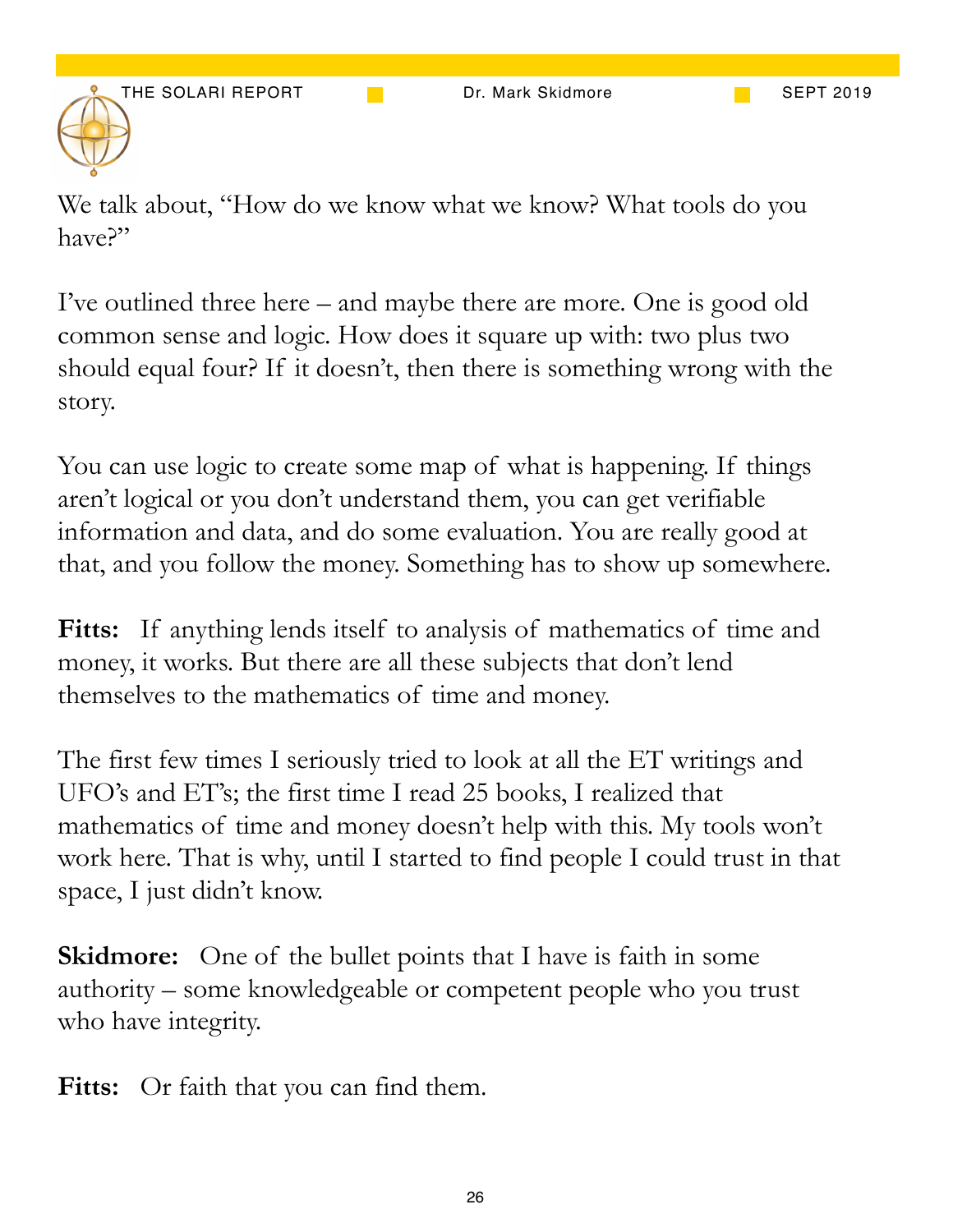

**Skidmore:** We are not always in a position to evaluate every aspect – it would take forever. So, we do rely on people for information and knowledge and opinion and assessment.

For some of us, there is a faith component, too. I say my prayers, and I ask God to provide insight. We have some things that we have a reliance on, and there is a sense of something good about it. I am a Christian, and there is something core that is good and true about my faith, and that anchors me and helps me create maps that are useful.

Fitts: Right, because love is more intelligent than data.

One of the challenges I find people have is that to do what you are describing, you have to be willing to live with uncertainty. You have to be able to look at a space on the map on the taxonomy of knowledge, if you will, and say, "I don't know."

I am always saying, "I don't know how the governance works. I can't draw an organizational map of the governance system at the top of Planet Earth and of who is really running things. I don't know."

I have a framework, and I call it 'Mr. Global'. I have a framework for it, but on different days or different weeks I will come up with scenarios of what it might be. The probabilities will change wildly because I don't know.

So, I use scenarios and probabilities and frameworks to frame the uncertainty, but I find so many people hurdling into nonsense because it gives them certainty.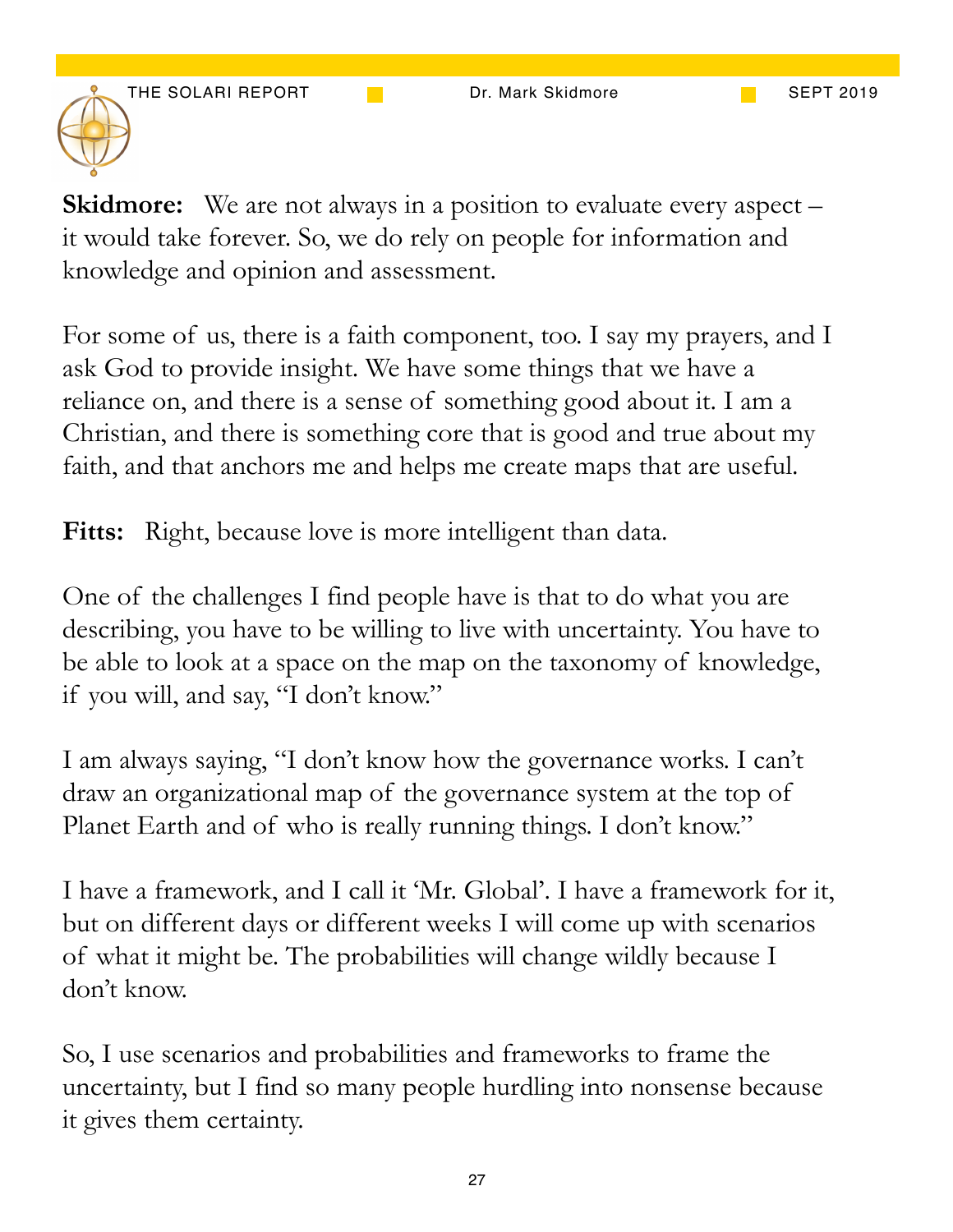THE SOLARI REPORT **Dr. Mark Skidmore** SEPT 2019



**Skidmore:** I think that is right. I also have 'models' or frameworks that I've used, and the useful thing about that is it gives you something to hang the pieces of information and knowledge on in a potentially coherent way. The risk is that if you are too rigid with your model or your framework, you can just dismiss reality.

Going back to the gold example, I had a very simple model of demand and supply, and a basic understanding that market forces would overwhelm any kind of manipulation in the medium turn. I didn't understand things about that market that just didn't hang well on my simple model.

I had to be flexible. Like you, I try to be flexible enough, but you do still need a framework to hang all the information and the context that you have before you.

**Fitts:** I also think that one of the benefits you have is that you are a scholar and an academic. That is a higher standard. I'm an investment banker, and I was trained not to wait for verifiable knowledge because I would lose all the money if I waited. So, I have a tendency to go too fast because that is the nature of my training, and that is what I do.

I think that being an academic and having that discipline helps. I really do.

**Skidmore:** I think that there are strengths and weaknesses to every approach. You might wait forever for official reality to catch up with reality. In order for something to get published in a peer-reviewed scientific or economics journal, it takes a long time. If it's a new idea, oftentimes that can be rejected over and over and over again, and it may never appear.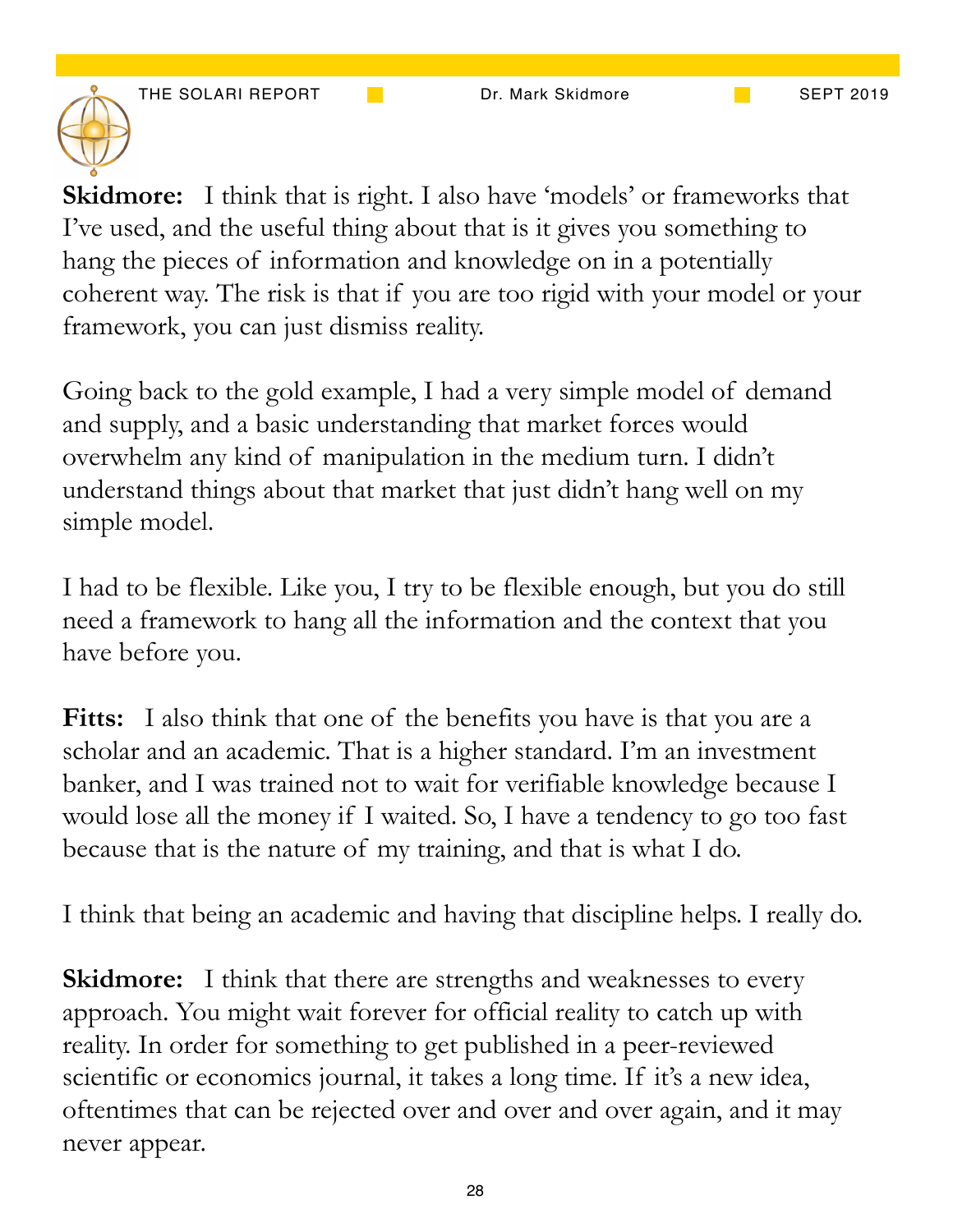

So, you could wait a very long time for verifiable evidence to emerge in the journals, and you could fritter away years waiting for it.

**Fitts:** Some of The Solari Reports have really helped people. One was Amy Benjamin's interview on 'Secrecy'.

**Skidmore:** That was very good.

Fitts: She did a very good job of documenting how so much could be kept secret. That is very hard for people. How could this all be going on and me not know? I think that she has done a really good job of that.

**Skidmore:** She is a very careful researcher, and is able to pull it all together. I was talking with her a little about her work, and she said, "It's sort-of picking on the low-hanging fruit. You have this obvious stuff in the realm of reality that doesn't really overlap with official reality. All you need to do is document it, and do it carefully."

She is speaking to a fairly narrow audience, but she is doing very important work.

Fitts: It's amazing. You have been collecting a bibliography on weather control. Can I mention that?

**Skidmore:** Sure.

Fitts: Just looking at all the sources and the years, you realize, "Oh my God! This has really been a significant investment for a long, long time."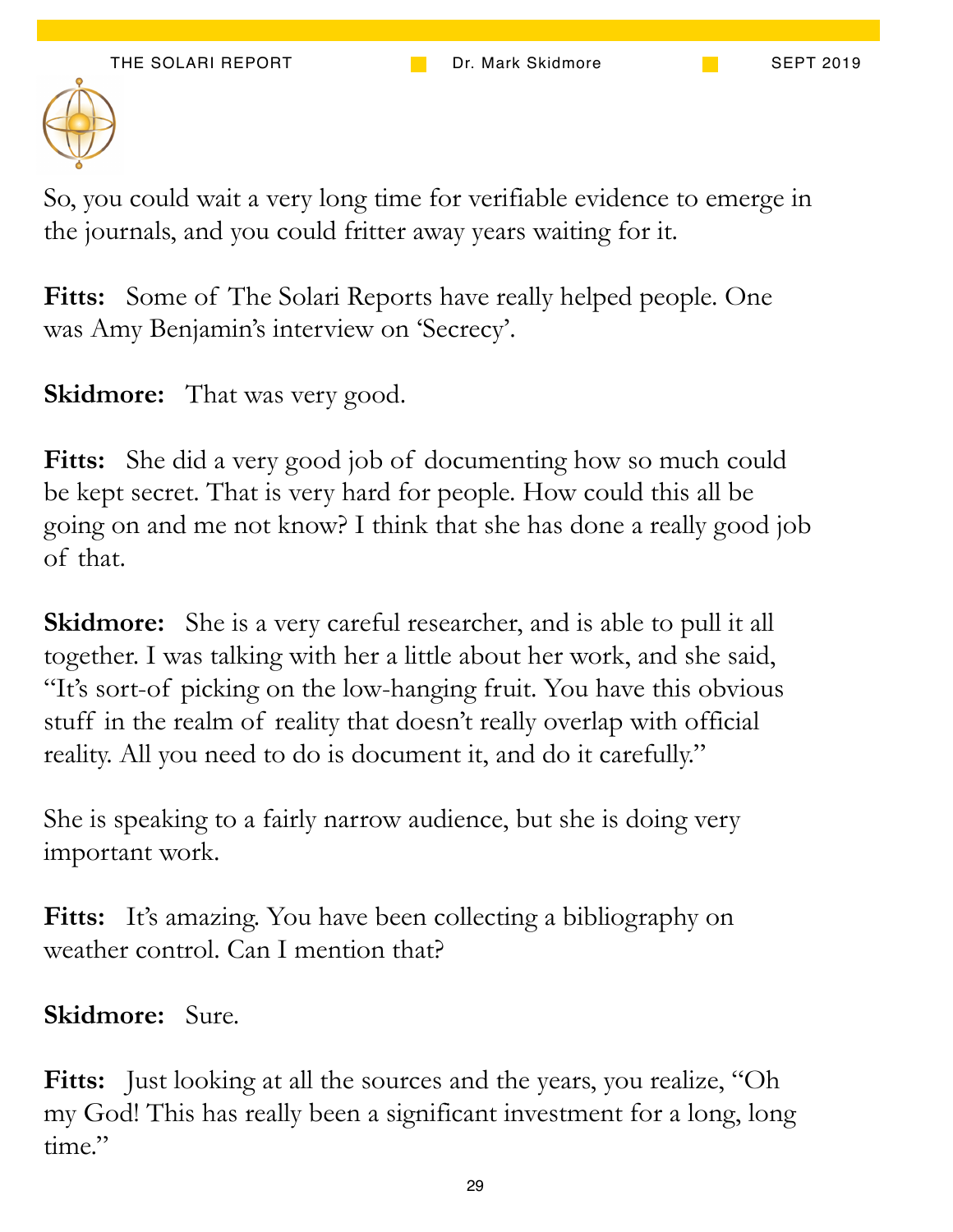

**Skidmore:** There is little in official reality about weather control. There is climate engineering and weather control, and there is to some extent, a continuum of different types of interventions from just simple cloud-seeding. There has been a long-standing program in North Dakota that I am looking at to suppress hail and protect crops. That is a very simple, narrow kind of thing.

Then you have these official government documents from China that really are saying astounding things. I will give two examples. One is that there is an area in Western China, the Tibetan Plateau, that is about the size of Alaska. They are planning to put these massive ground-based cloud-seeding engines to shoot the seeds up into the atmosphere to create rain, and they think that they can increase rainfall by six percent, and that increases all the tributaries. So, it's going to help China.

Fitts: They will create a bread basket.

**Skidmore:** We will see. Then I saw an article in *The Times of India*, and India is very concerned that it is going to create flooding on their side of the plateau. It's like, "Do you really want to be messing with the weather?" That's the type of discussion that we should have.

There is another one that I don't even understand. Apparently, scientists in China have identified some type of weather corridor. With the use of 'unspecified satellite technology', they are going to direct cloud systems from Southern China where it is wet to Northern China; towards Beijing where it is dry. They are going to move entire cloud systems over that area to get more rainfall.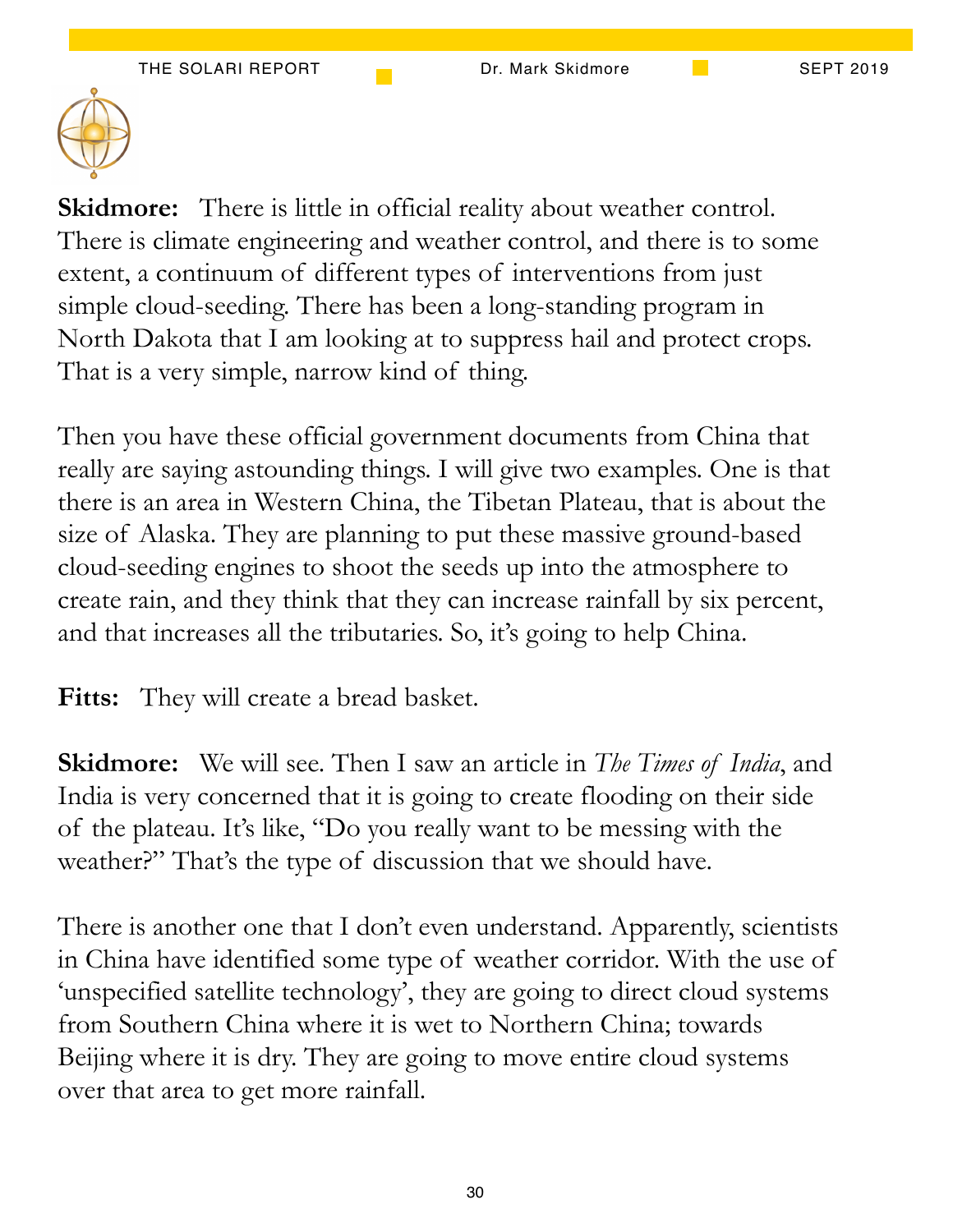

I'm thinking, "Wow! I wonder if they could really do that." It's an official government document, but we don't hear much about that kind of technology.

Fitts: One of the things that is astonishing is if you read all their published plans for both government and military, it's amazing how much they publish compared to us.

**Skidmore:** They seem to be more open about it than we are.

**Fitts:** Part of it is that they have a one-party system. To coordinate 1.3 billion people, you need a certain amount of clarity to persuade them. In a one-party system that is very tightly controlled, they will move with you, but they need to know where you are going.

**Skidmore:** The official reality here is that we have a two-party system, but that is a manufactured reality. I'm not sure what the governance system really looks like here, but it certainly isn't a two-party system.

**Fitts:** There is a group at a university in Ohio, and when one of the admirals was running DOD he said, "We need a plan for the military. The world is changing. There is new technology. We need a plan."

He said, "I have to find the civilian plan because our plan needs to support the civilian plan."

Finally, they realized that there was none. So, he put together this group of people and said, "Let's try to invent something for the civilians so that we can then invent a plan for the military."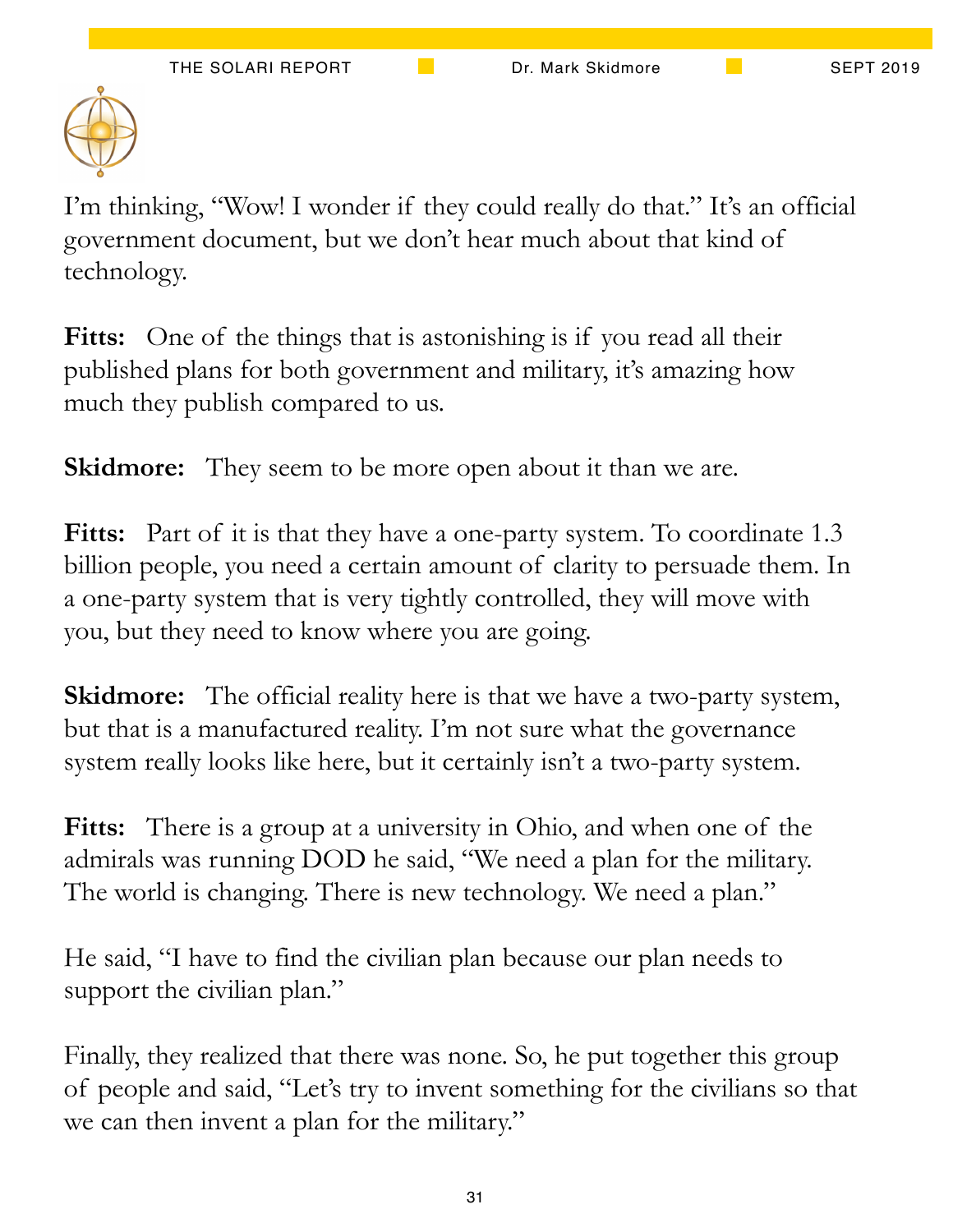

They worked really hard. Then when they left government, they went to this university in Ohio and kept it going. I recommended their book a few years ago, and it is very interesting. They tried, and took out a blank piece of paper.

When you compare their effort to what the Chinese are doing, you think, "All of our plans are secret."

**Skidmore:** It is difficult. There isn't a specific line item in the US government budget that says this is for planning, or in the context of weather manipulation, "We have this much set aside for this kind of activity." It's embedded in the \$21 trillion or the black budget somewhere.

Fitts: Right, and the black budget is different than the \$212 trillion.

**Skidmore:** I think that one reason it doesn't specify is because it can be considered a weapon. We talk about managing the climate as a way to protect crops or get more rainfall. Those are potentially useful ways of using that technology, but what if you wanted to create drought conditions? You could use the same technology.

So, I think that is one of the issues around it.

Fitts: One of the things that I am grappling with is: How do I do a series of Solari Reports that help people think very methodically and systematically about how you deal with people in the official reality who have less of an understanding of reality than you do? How do you sort your way through the nonsense and not get tricked by the nonsense?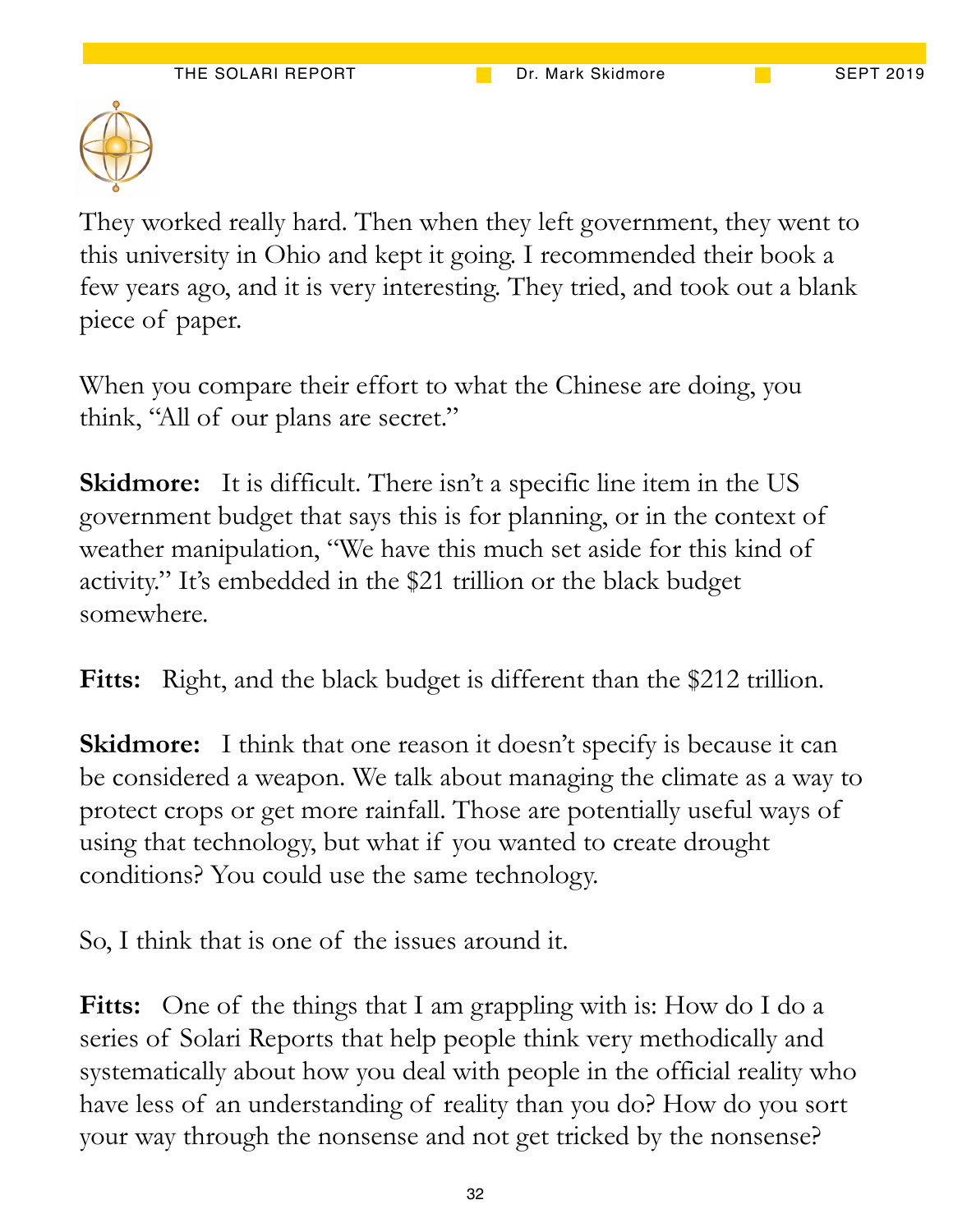

There are all these different 'How-to's' related to managing this process that I don't feel I've flushed out, but I want to flush out. Are you thinking about any 'best practices' of how to navigate the official reality when you have more knowledge of reality or how to navigate the nonsense?

**Skidmore:** I've been thinking about it relative to me. One part is to have a certain level of humility, and to know that your map is only partial. So, I think that helps immensely. When you have discussions with people, I think that asking questions to understand what their map looks like is really helpful to see where they are rigid and where they are flexible. You can push the boundaries to help them move into reality, but you can't force somebody to do it.

If I am with a really good friend and we are discussing, we can go back and forth. But if it's somebody who is a little more outside, I want to be respectful of their space.

The other model that I think about is a counseling model. I hope this is useful. If you think about somebody who is stuck, they might need some extra help to get unstuck. You might have created a pattern in your life that worked for you to survive whatever that happens to be, but then it doesn't work for you anymore, and you are stuck in the pattern. So, there are many things that can happen in the way that are unhealthy. You know you need to move into a healthier space – at least some people know that, and some people are in denial.

In the same way, I think we all cling to our view of reality. We think this is real whether it is real or not.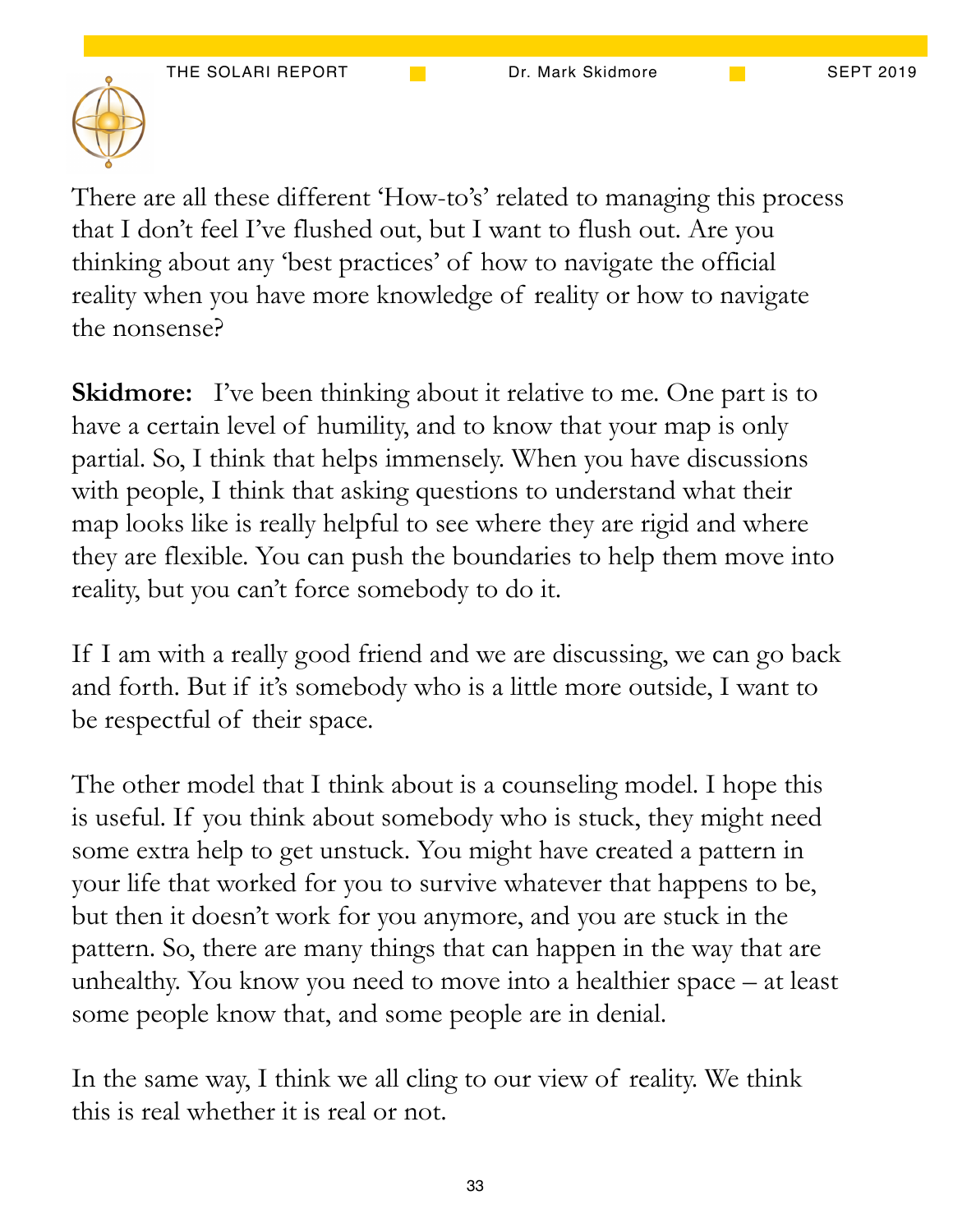

So with a counseling framework, you can say, "Oh, a person might be stuck." To move into a healthier space, you can't just ask an alcoholic to stop drinking. That's stupid! "Stop drinking." It doesn't work because they have created a pattern and an addiction, and it will take a number of steps to emerge on the other side as a different person.

That is what happened to me. I had an old pattern of thinking about things and what was real and what was not. I was quite confident that I had a good space. Then I realized I was wrong. Then I had to step by step create a new space, and that is not an easy process.

That is how I think about it now. I never try to press people if they are clinging to something that I think might not be real.

Fitts: When you published your report on the missing money, and then you published a series of other articles and did interviews, you were working entirely from government documentation. In fact, you had the strange problem of getting on the radio and having DOD communicate incorrect information. But everything that you were referring to was documented in a government document and was easily available online. So, it's hard to say that you were operating outside of the official reality because government documents are part of the official reality. However, the government documents were communicating something that the official reality didn't feel was acceptable.

**Skidmore:** It was a boundary issue, right? It was half in official reality and it was spilling over into the area that people feel uncomfortable about.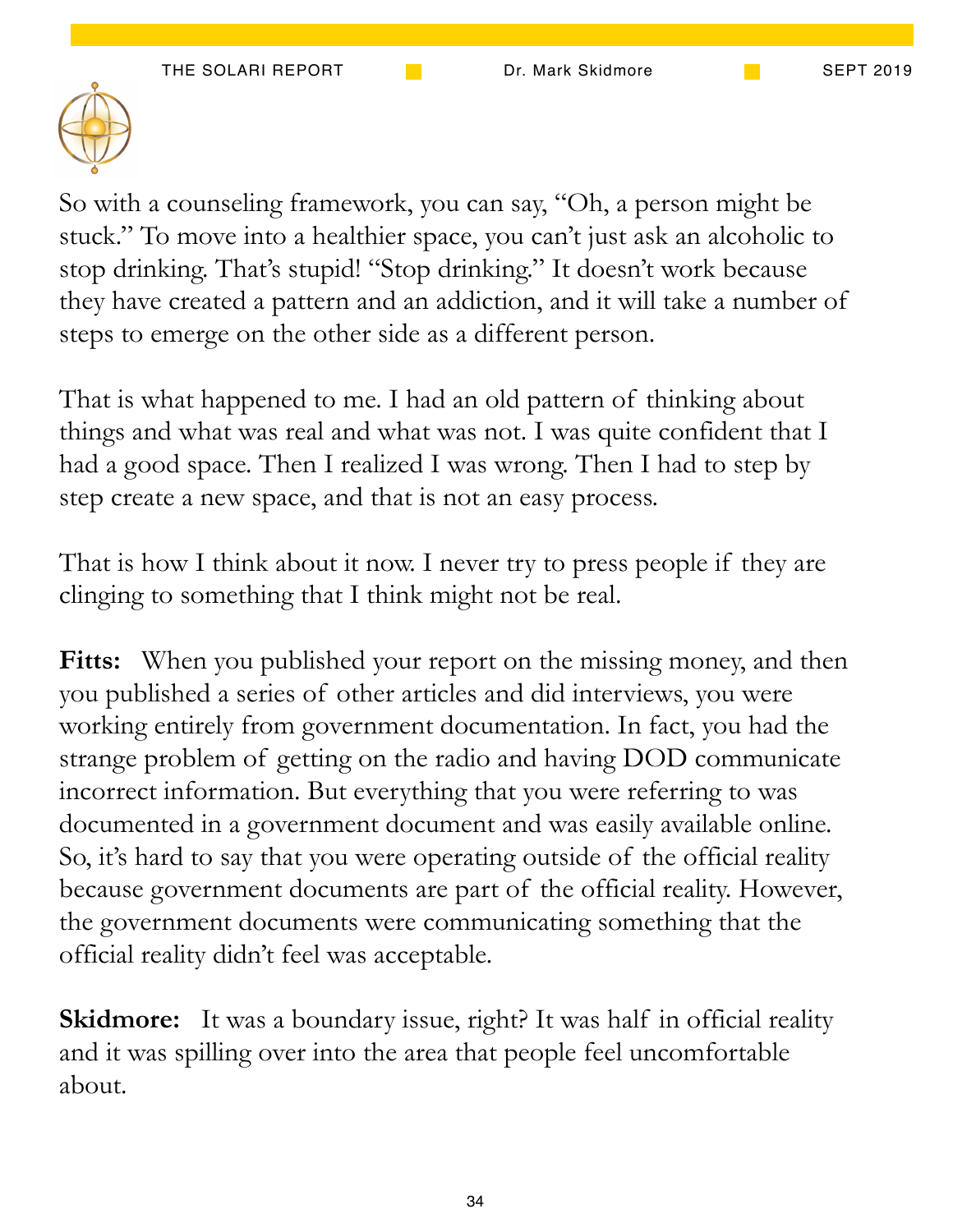

Fitts: You were working entirely from government documentation, but you were getting a variety of different parties trying to refute you in messy or strange ways. So, you have a DOD spokesperson who can't tell the difference between a billion and a million.

**Skidmore:** Or a trillion!

Fitts: You have reporters behaving in odd ways, and all these different actions. You also have colleagues and friends, I am sure, who had reactions that I don't know about. This is definitely a paradigm shifting experience for anybody who looks at it and reads it.

So, whether it was government or media versus your colleagues and friends, what was the response?

**Skidmore:** Among colleagues and friends it is mixed. There are some people who will take a few minutes to look at it, and they will say, "Wow!"

I have a colleague who recently asked about it, and I told him about Standard 56. I said, "I will forward you the information. It's really astounding." So, I sent him the link to the actual document.

He said, "Wow! It actually does give our government the authority to create two sets of financial statements – one real and one fake."

Fitts: It's the government saying, "First of all, we don't need accounting. The second thing is we can take the majority of the US securities market dark with an administrative policy."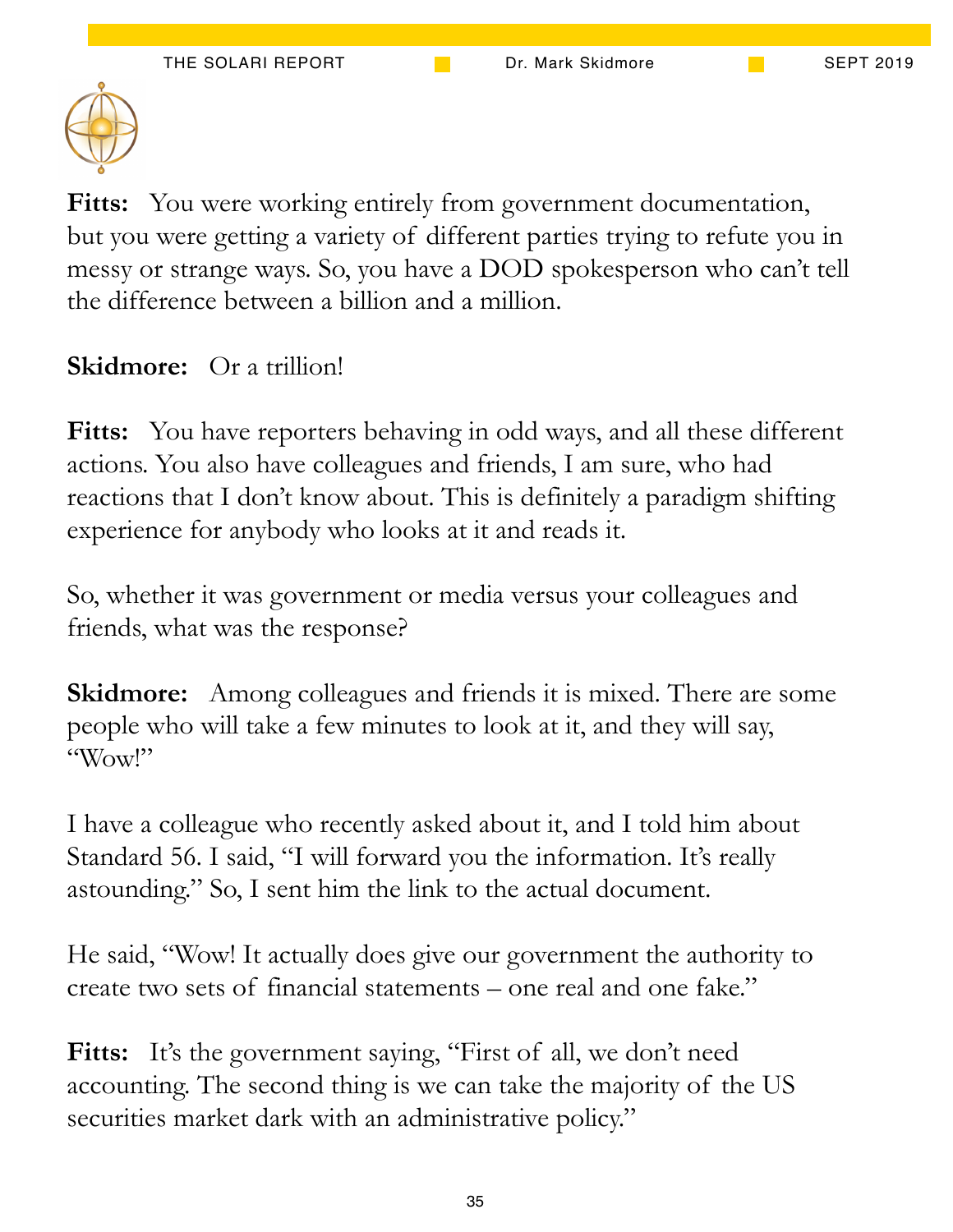When you think of the hubris, it's quite astonishing.

**Skidmore:** It is and he saw that.

Fitts: So he understood?

**Skidmore:** He understood the implications of it, and that is a positive.

Fitts: It's a gigantic leap!

**Skidmore:** It is a huge win. There are other people who don't want to talk about it or they assume that it's okay because it couldn't be that bad. If you look at Scott Showalter, the Chair of the FASAB, he wrote an article on how important it was for our security that we do this. Now he's a professor of practice at North Carolina State University. He had that published.

On the other hand, I've had people such as my colleague who has dual Ph.D.'s – one in economics and one in accounting. I'm always trying to triangulate. That is one of the strategies for looking for reality – triangulating and trying to pinpoint and find another point which you can compare and contrast to see what is real and what is not real.

He is now a dean at a major university in the United States, and I asked him to look at it. His initial response when I first got into this was, "Any time there are unsupported adjustments of this magnitude, there is cause for concern."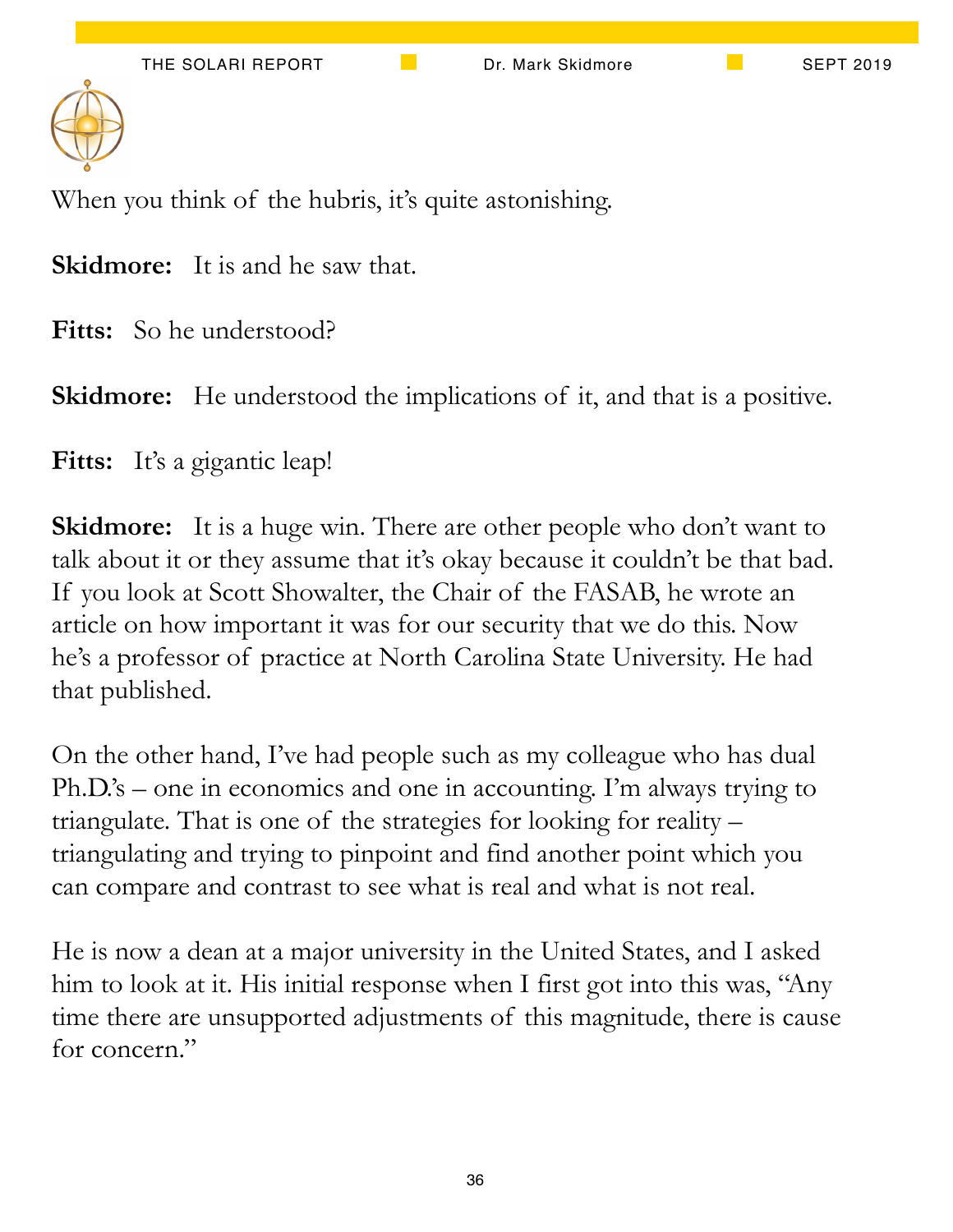

Then, as we moved into this space and it got more attention, he became a non-response. He did not want to be involved. At one point, I asked him if he could connect me to some accountants so that we could move through this more systematically, and I received no response. So that sometimes happens.

I have a colleague who worked for a major accounting firm for many years. When the local government got into financial trouble, they would call this person. He would go in and straighten out their books and try to get them back on track.

I said, "I will offer you a consulting fee if you will write up an assessment of some of these reports. I would like your professional assessment. You can do that privately for me because I would like to know your opinion, or you could make it public if you would like; I don't care."

We had one conversation, and he never responded to any of my inquiries again-no response.

Fitts: One of the things that I considered was the way that Statement 56 was promulgated. They put out a draft, and then took comments from a variety of the impacted parties. I'm going to grossly oversimplify this, but you basically had HUD saying, "Oh, good! We need this."

Why does a domestic mortgage agency need to have two sets of books?

Then you had the SEC essentially saying, "No problem!"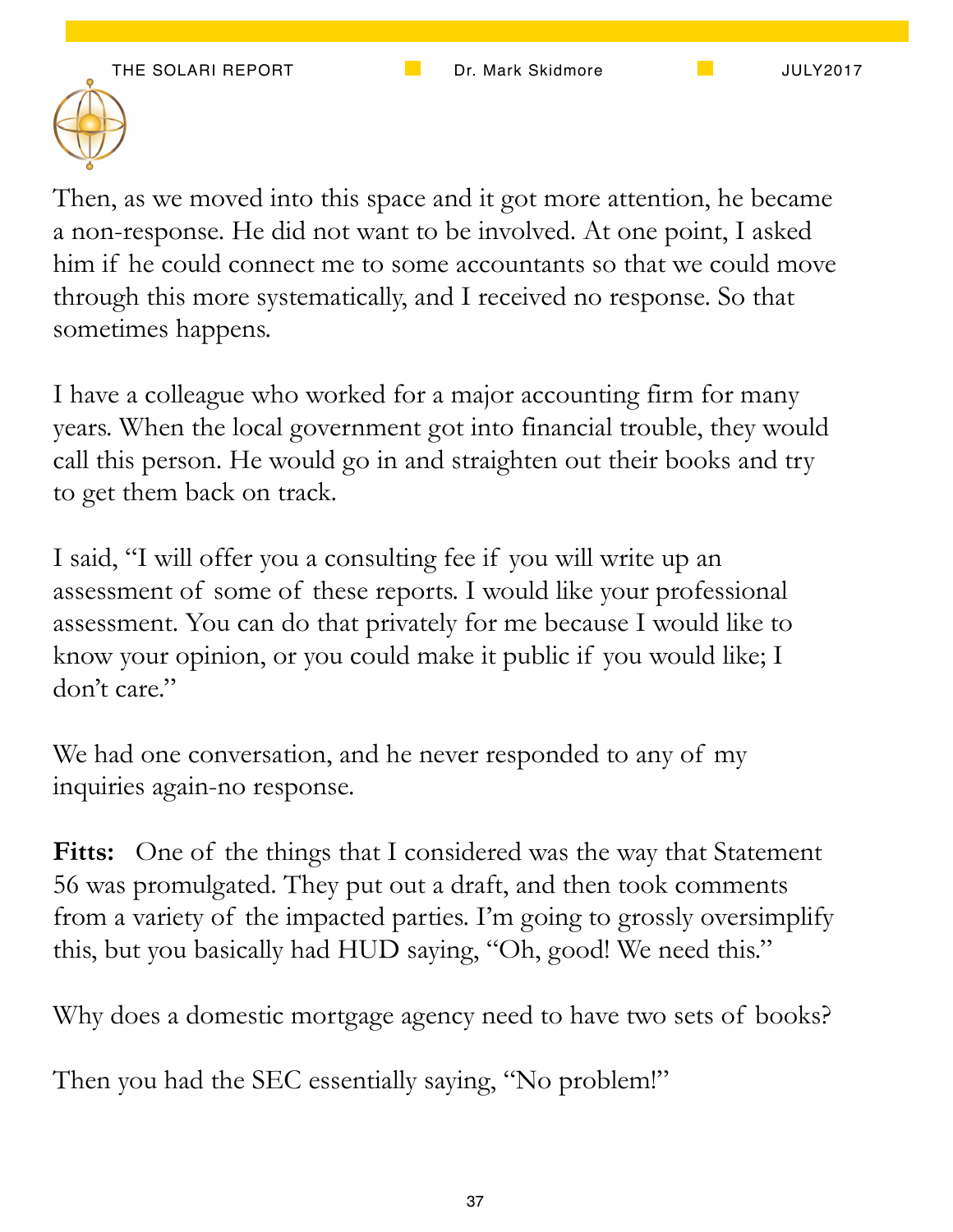

Wait a minute- you are in charge of transparency and disclosure for the US securities market, and these people are going to take the majority of the market dark, and you have no comment?

The big firms had nothing. Then you had a person at Carney who was very brave. He wrote a remarkably good comment about it. He said, "This is madness. Without accounting, how are you going to run a \$2 trillion a year operation? It's going to be madness."

It was beautiful, and I've always wanted to go find that person.

**Skidmore:** It's interesting. I was looking at some of those recently because I was sharing them with my colleague. Lorin Venable, the person in charge at the OIG who signed off on the Army Report that indicated there were \$6.5 trillion in unsupported adjustments – the biggest, largest one –wrote a note saying that she had a problem with it, too.

**Fitts:** What she knows is that is the end of all control. The OIG's office completely loses control at that point, and there is nothing they can do.

**Skidmore:** In some respects, I was surprised because I tried to contact that lady by email and by phone and by LinkedIn at least a dozen times, and there was no response. Yet she was opposed to the change.

**Fitts:** It was very amusing for me to watch you go through the process.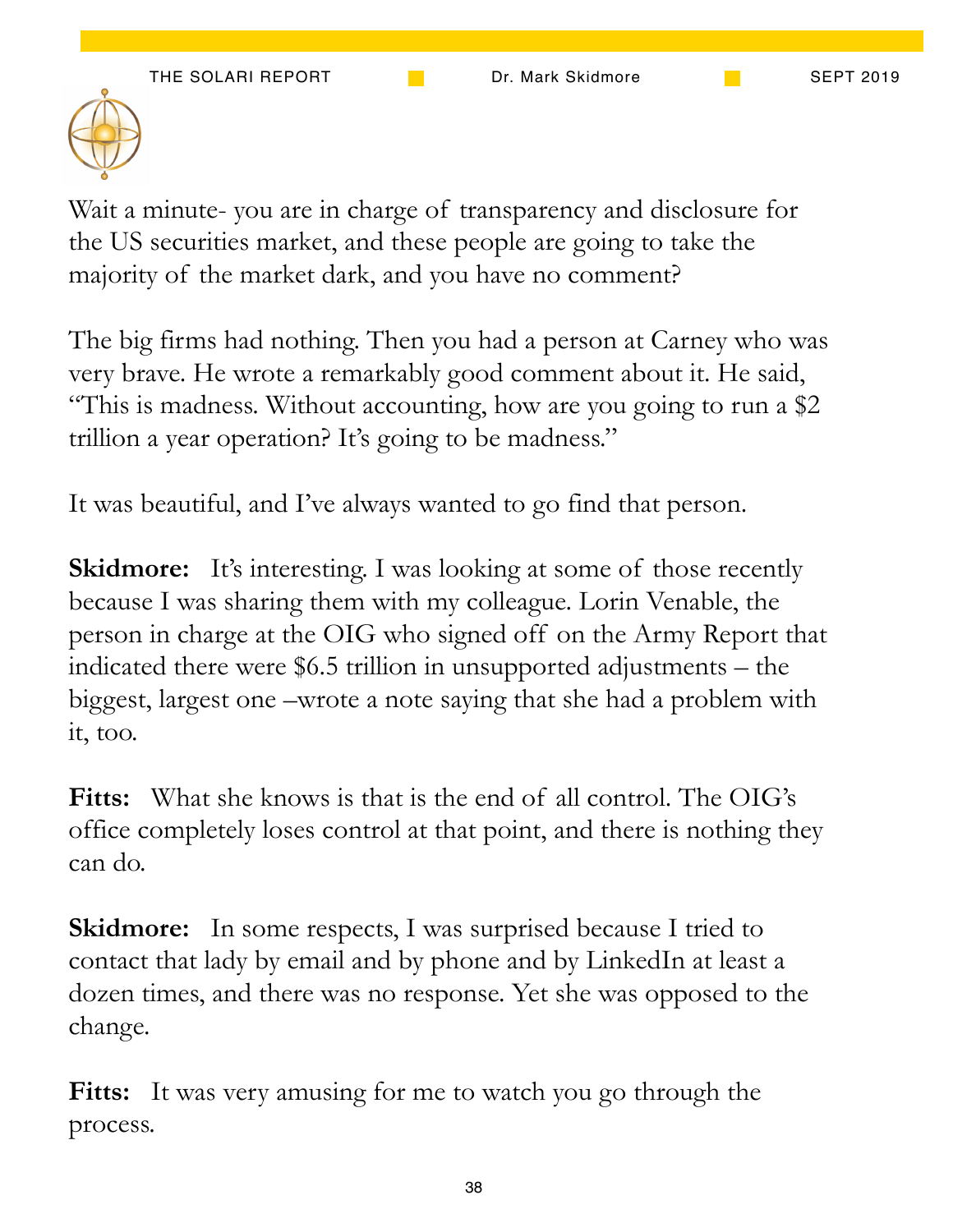

One of my most fun times was when you went into shock when they took the documents down.

You couldn't believe that they would do it. It was stupid; it was a foolish error.

I know what happened. Once it was highlighted that they had done it, the White House called and said, "Put them back up. Are you crazy?" because they knew how stupid it would look.

Then the DOD spokesman made the mistake when you did the radio show in Michigan, and there were a couple of other moments. One of my favorites was when a student of yours, Tanner, found the IG document where every number had been redacted. You sent it to me, and said, "Can this happen?"

I was stunned because I didn't think that such a thing could happen. I didn't know that it was possible. Though now thinking about it, I know it is. But to think that the black budget people could redact an entire IG report, all the numbers and the title; I remember looking at that and thinking, "This is getting pretty wild!"

It was the same as when we discovered that there had been a fire at the New York Fed shortly after your report came out.

**Skidmore:** Is it a coincidence that there was a fire? Or was it really in response?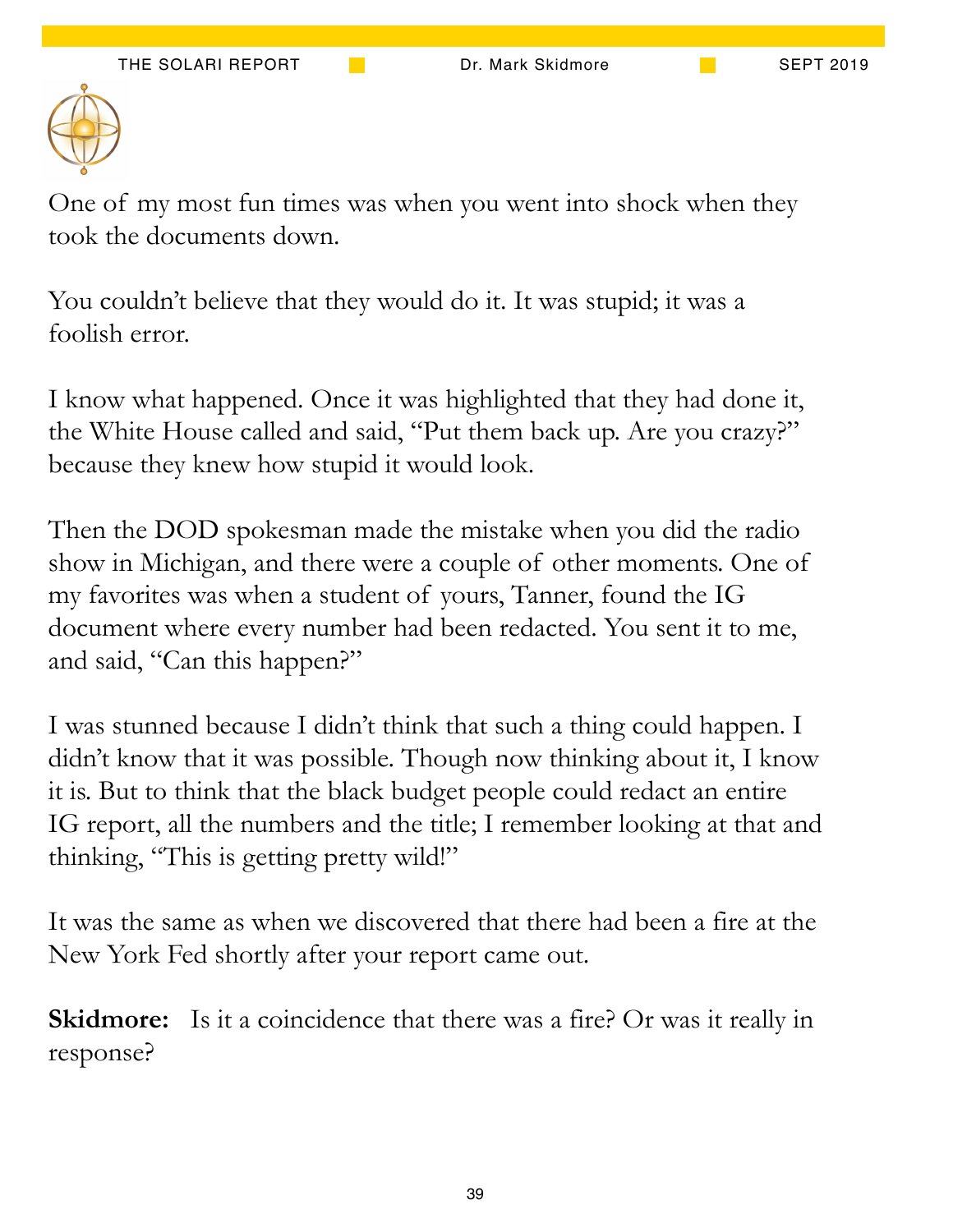

**Fitts:** It was very interesting. The first report that I read was in the *New York Post*, and it said that it was because of a fire in the basement. Somebody was using the fireplace in October in the basement on a Saturday night, and that had caused the fire to break out on the roof. You know when you have these old fireplaces, the chimney can catch on fire and start a fire on the roof.

When I went back to get a copy of it, it was gone. It later said that there was a fire on the roof. There was no mention of the fireplace.

**Skidmore:** Interesting.

**Fitts:** It was a feedback moment where the people in charge of the official reality did something unkosher, and you would wonder, "Whaaat?"

**Skidmore:** It's based on experience. I do a fair amount of work with Federal government officials in the role that I play at the university. We have grants, so I have a program officer, and I work with people who are hardworking and thoughtful and want to try to do a good job.

Fitts: And they are very competent.

**Skidmore:** I know that there are levels of competence, but the people who are competent and do a good job and mean well tend to rise.

Fitts: It's just an air cover story, "Oh, it's the bureaucrats. They are incompetent."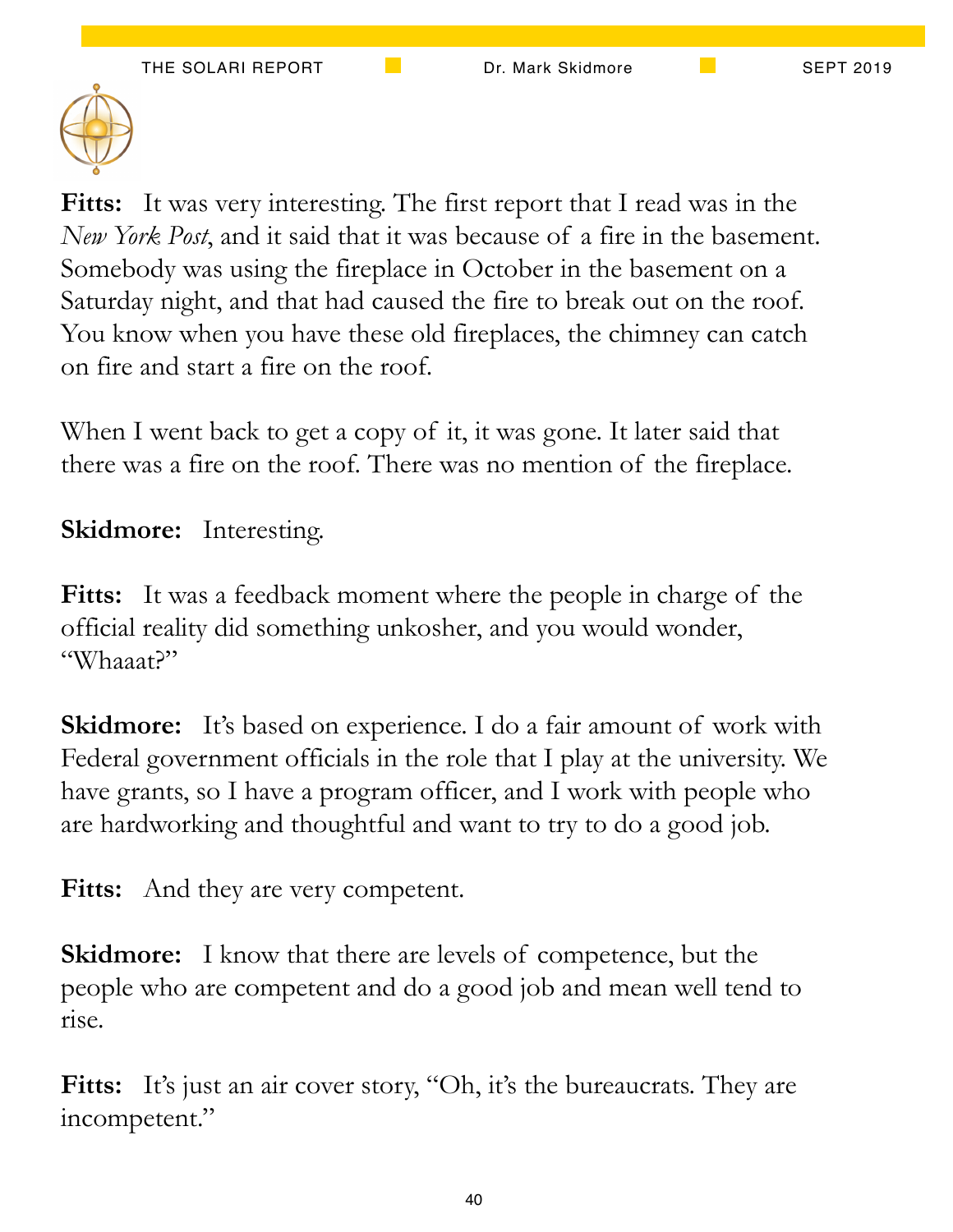

**Skidmore:** But in the case of thinking about, "Why would they knock out all the documents and take them offline?" or, "How could they get billions versus trillions off on a statement when it's just gotten a lot of attention?"

Again, it was dissonance because you had this view of what things are like, and then you experience something different from that. Then you have to try to make sense of it.

Fitts: I recently interviewed Linda Moulton Howe, who was a very credentialed reporter from Denver when she started to cover the cattle mutilations. She decided to keep following the facts. Of course, it led her into the world of, what she calls, 'high strangeness'. I wanted to interview her because she has had to tolerate decades of ridicule, and it's very painful to do it. She has been fearless. She is a very serious reporter. So, if you look at her documentation, it's incredible.

When she published her first book, *Alien Harvest*, they were insistent that she couldn't put the pictures of the cattle mutilation in it. The pictures are rather gruesome, but what you see is, if you look at the technical superiority of whoever did it, that you realize this is pretty amazing. Whatever we are dealing with is quite sophisticated; it's not a pack of wolves.

She said, "No, you can't understand this without the pictures." So, she figured out how to publish it herself.

Her fearlessness in the face of the pushback is amazing. If you look at somebody like Linda, she has dealt with the worst nonsense.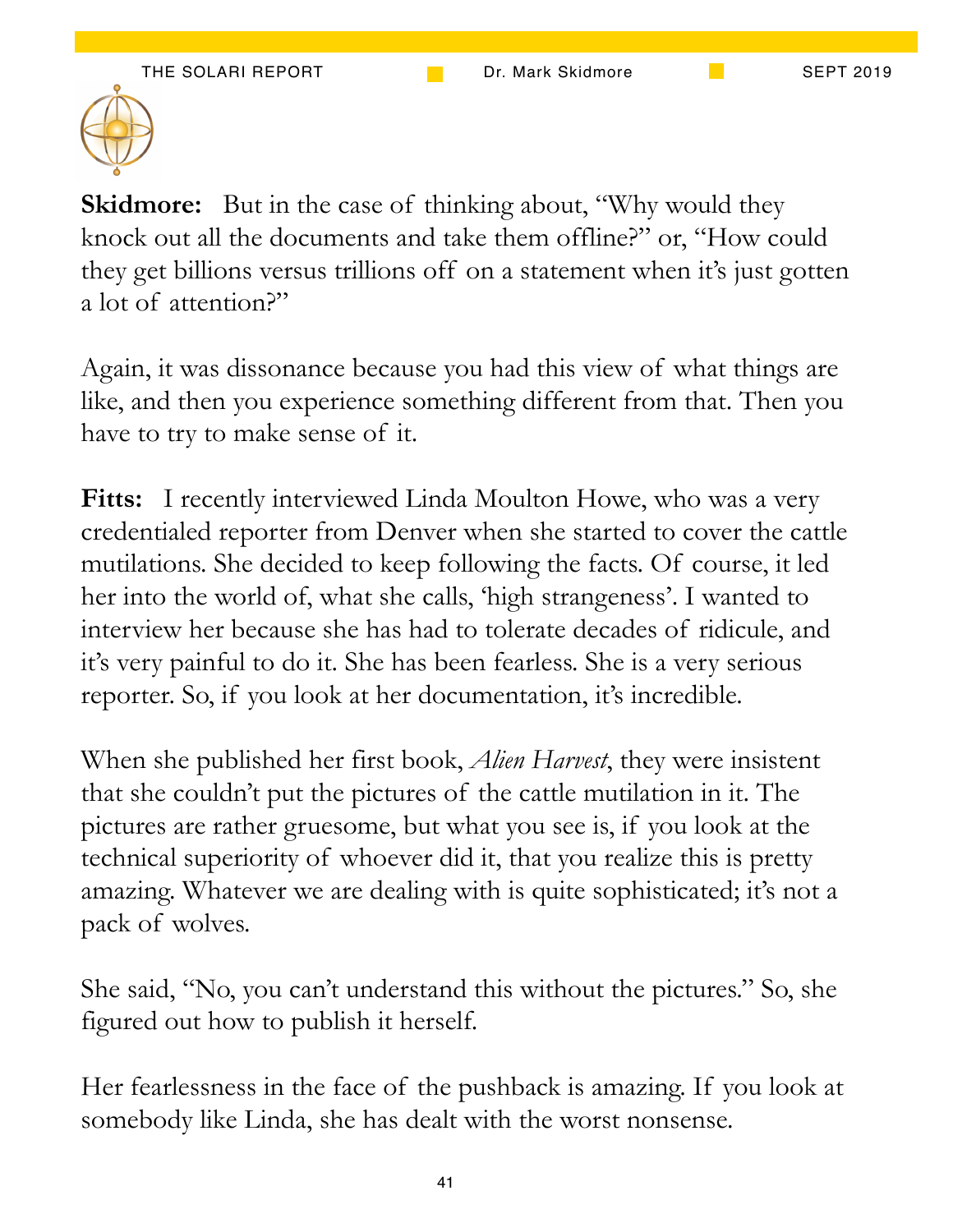

She is dealing with the nonsense that the people with plenty of money pay to trick you. She has dealt with the worst nonsense, the worst ridicule, and the worst everything, and she found a way to keep on going. I am always amazed when I find people like that.

So, I have to ask you: Were you afraid of the ridicule?

**Skidmore:** A little. You are stepping outside of your sandbox where you feel comfortable, and you are moving into this area. I'm somewhat of a mild-mannered man, but I am also very competitive. So, I am trying to mix and match, and make sure that the map from official reality into this space has a good linkage so that I am beyond reproach. But you can't be.

Fitts: Here is the other thing: If you are a really competitive person, then you want the job at Brookings Institution, you want to be President of the Economic Association, but then if you look at what Bernanke did to get there, forget it! It's a joke.

**Skidmore:** It is a joke.

Fitts: Are you willing to be a joke to get it?

**Skidmore:** That is where character and integrity come into play. I think that all of us have to look at ourselves in the mirror and say, "Did I do the best I could? Was I acting honorably? Was I able to do the things that I was able to do in a way that was respectful and honorable and all that?"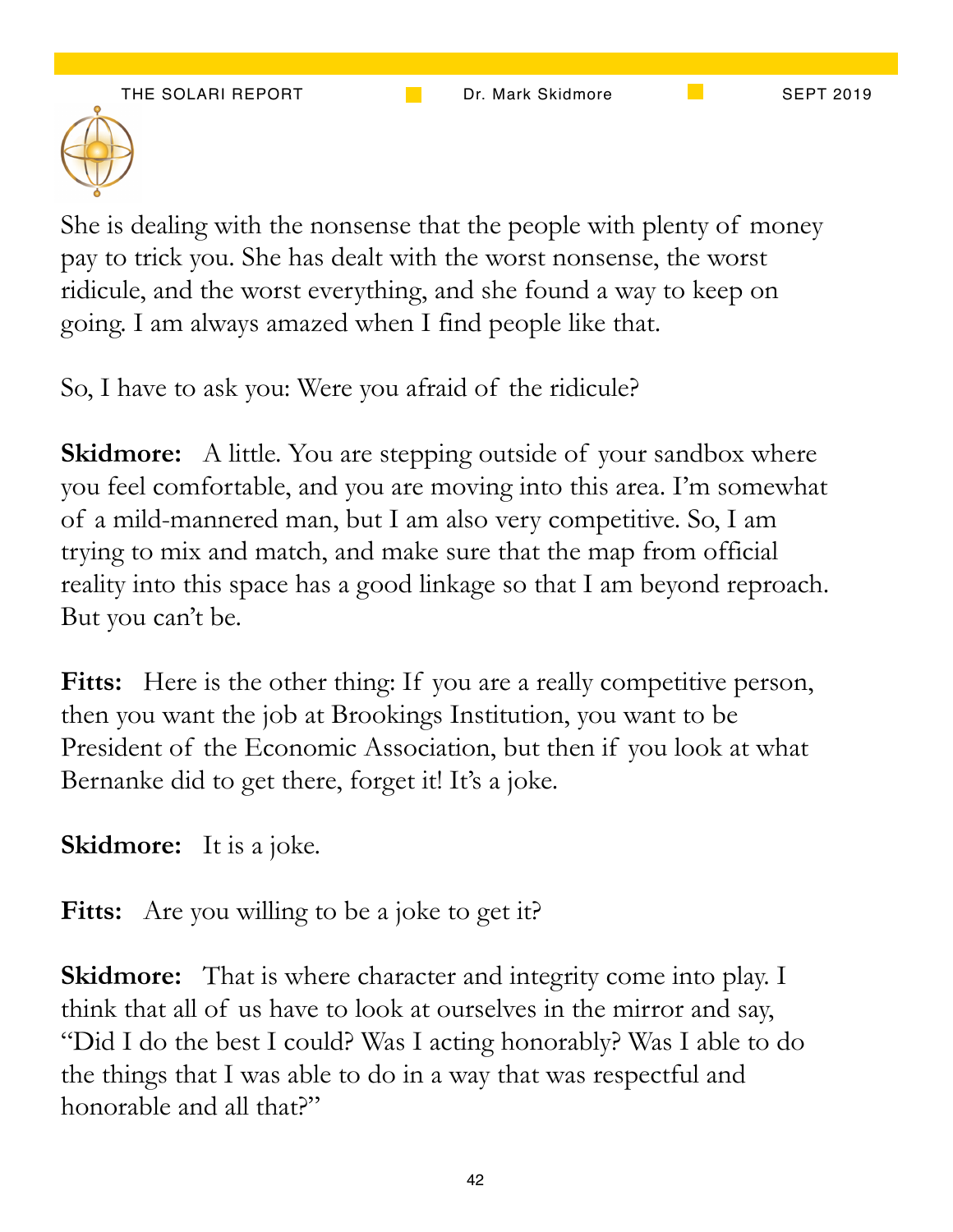

Fitts: And am I willing to join the ranks of the insane?

**Skidmore:** I will always say a prayer. "Help me make sure that what I am doing is truthful. Help me to have a certain level of integrity and grace. How do you do that well?"

Fitts: One of my favorite tactics is Scarlett O'Hara saying, "I'll worry about it tomorrow."

There are so many times that I come up against something, and I just don't know, or it looks like a mess to me. I can't think about it anymore, so I will worry about it tomorrow.

It's one thing to understand reality, but I believe reality has to serve a free and inspired life. So, Bill Tiller changed my life when he said, "Community prayer could only help if everybody doing the praying was coherent." There is no point in learning more about reality if it only makes me incoherent. I need to find a way to have a map so that I can be coherent, and it can be useful. It has to be useful.

**Skidmore:** I don't remember the verse, but it might be in Ecclesiastes or Proverbs where it is a prayer to God. It says, "Some things are too high for me to understand."

I think there is some wisdom in that. Reality is a vast thing. There is so much to it, and it is a very interesting place to be.

I think that official reality is a rather boring place.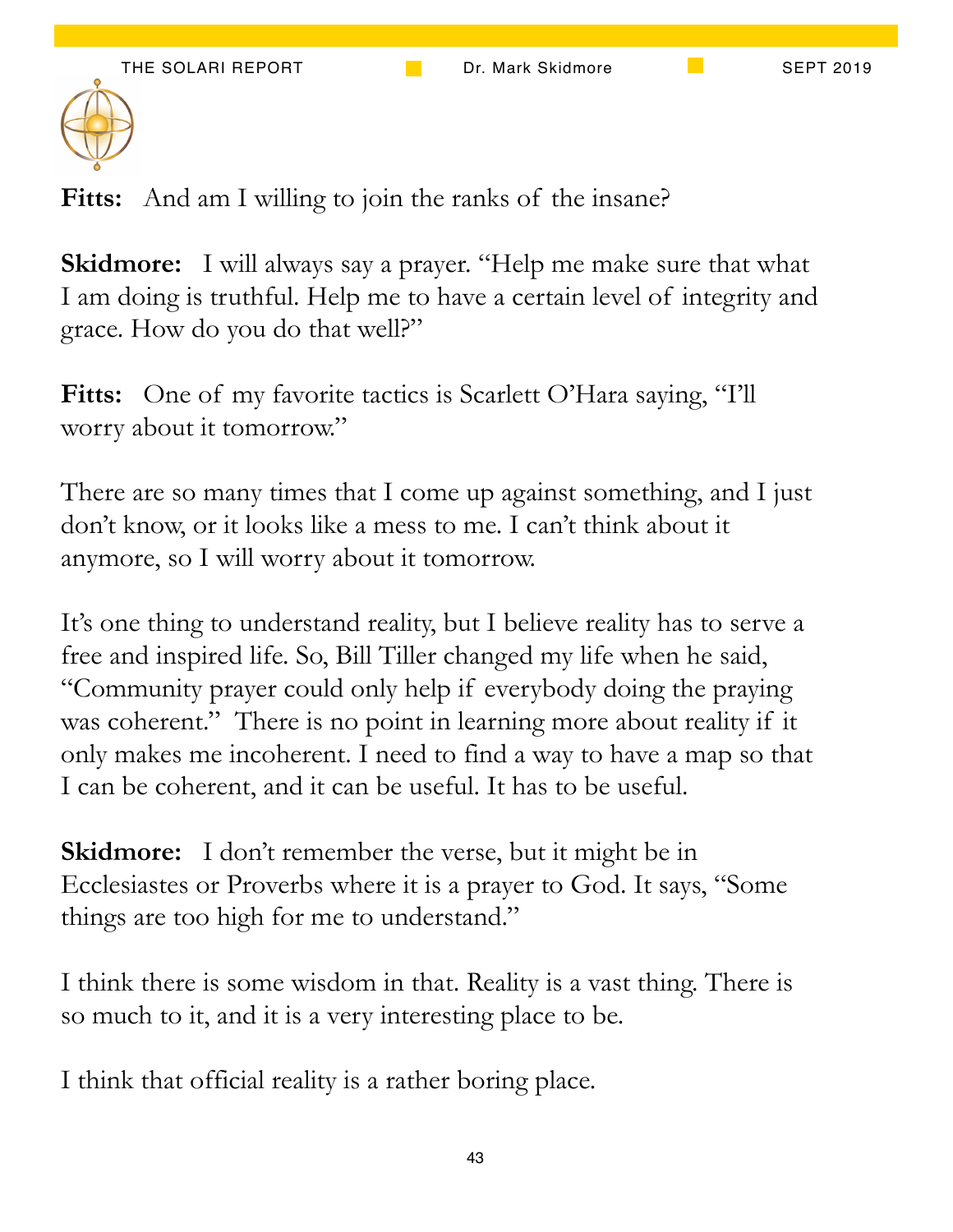

Fitts: It is very constrained.

**Skidmore:** It is very constrained and restrictive, and it limits creativity, but it is a very big place. I think there are limits to what we can know. I am pushing in different directions and trying to use what skills I have to understand and broaden my perspective on reality. I think that what you just said is healthy. There are certain times where you have to take a step back because maybe it's not coherent yet, and that is okay. You don't have to know it all.

You can live a free and inspired life without knowing every aspect of reality.

**Fitts:** I think that part of being a Christian is believing that intelligence is love; in other words, love and intelligence are one thing.

**Skidmore:** I will have to think about that. In God that is true.

Fitts: Since the coming of grace, I think we can be in God. I keep trying.

This has been very useful. We will have the PowerPoint up on the website because I think it is a very excellent framework to help people think about navigating this. Each person is going to have to figure out how they are going to navigate it, and how they are going to do it in the context of their family and their job and everything else.

**Skidmore:** Sometimes you can be very direct. Other times you might not be able to because the model is too rigid.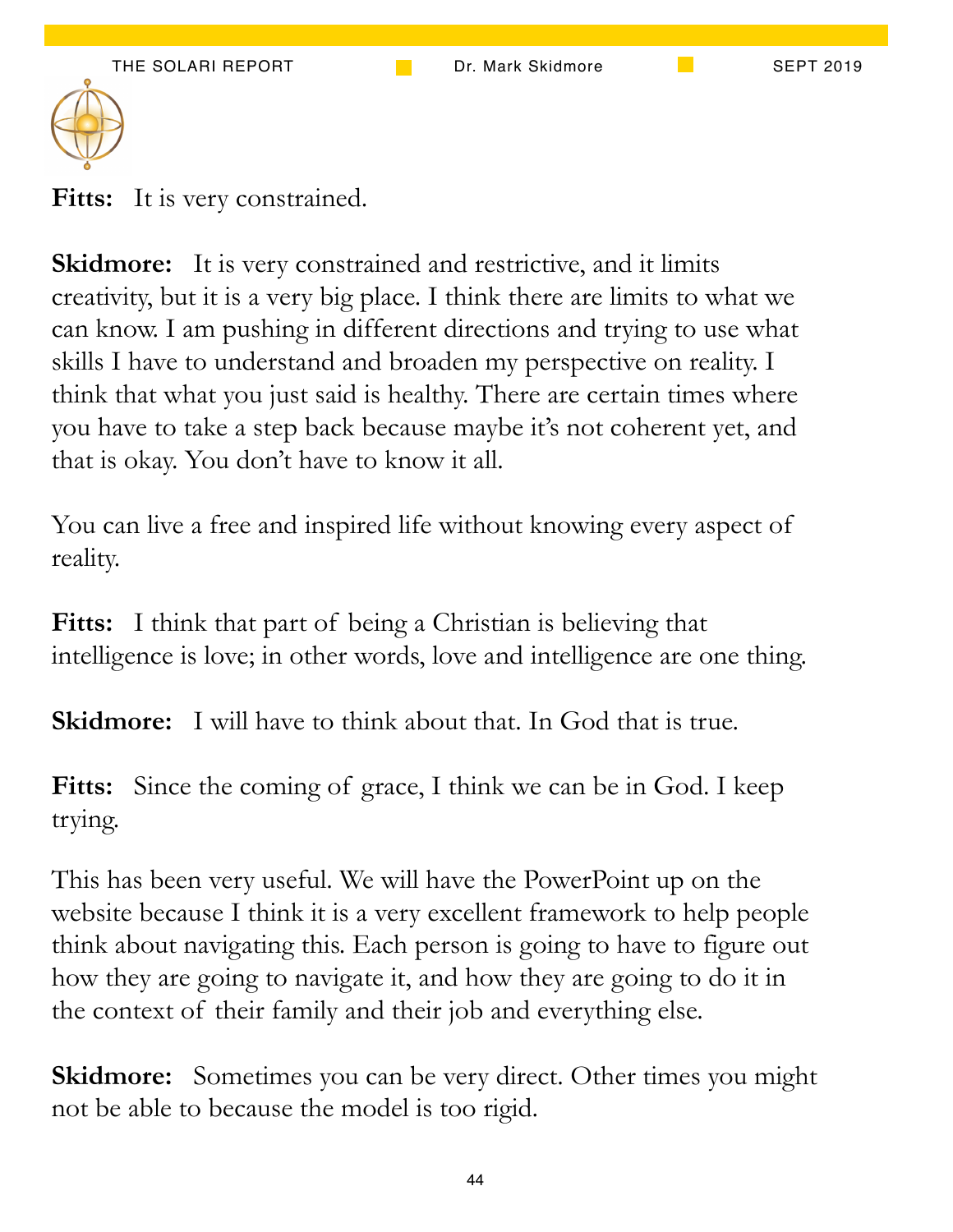

Fitts: I just had a wonderful conversation with a client. Her children wanted to hurdle off working in the official reality, but in the part of the official reality that is not part of the intersection. I said to her, "All kids care about the environment. Get them back into the intersection because if they spend 20 years building a career and expertise in an area which is not within the intersection, they could wake up and have it pulled right out from under them."

After 20 years they will have no skills, no experience, and nothing economically relevant. They have to stay in the intersection. If they want to go along with the crowd, but they want to have a career that is going to be someplace in 20 years, they need to stay within the intersection.

**Skidmore:** I think of it as this: Are we in a healthy space, or are we in an unhealthy space? That requires a bit of wisdom. but I think that is a very good strategy. It's the one that I use for my children.

**Fitts:** I think the most important thing that you do in the beginning of your career is get excellent training. If you are getting excellent training outside of reality, you have a real problem.

**Skidmore:** You could really get blindsided, and I think we all risk that. Thankfully, I had a degree that gave me good technical skills that I could apply to many things, but I really got blindsided after the financial crisis. I didn't understand a great number of things, but you pick yourself up.

**Fitts:** And 'turtle forth'.